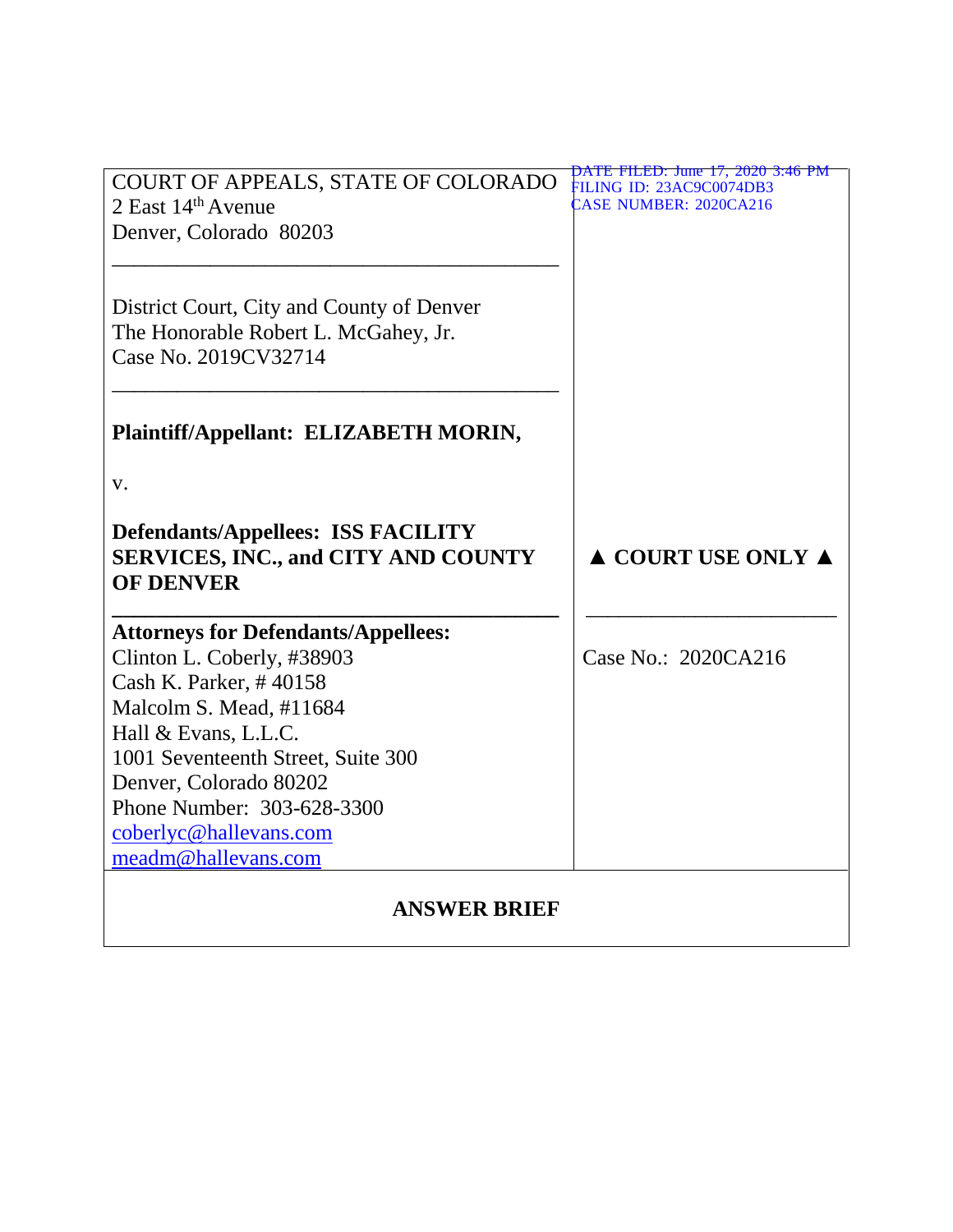## **CERTIFICATE OF COMPLIANCE**

I hereby certify that this brief complies with all requirements of C.A.R. 28 or C.A.R. 28.1, and C.A.R. 32, including all formatting requirements set forth in these rules. Specifically, the undersigned certifies that:

**The brief complies with the applicable word limits set forth in C.A.R. 28(g) or C.A.R. 28.1(g).**

 $X$  It contains 4,931 words (principal brief does not exceed 9,500 words; reply brief does not exceed 5,700 words).

## **The brief complies with the standard of review requirements set forth in C.A.R. 28(a)(7)(A) and/or C.A.R. 28(b).**

**For each issue raised by the appellant**, the brief contains under a separate heading before the discussion of the issue, a concise statement: (1) of the applicable standard of appellate review with citation to authority; and (2) whether the issue was preserved, and, if preserved, the precise location in the record where the issue was raised and where the court ruled, not to an entire document.

 X **In response to each issue raised, the appellee** must provide under a separate heading before the discussion of the issue, a statement indicating whether appellee agrees with appellant's statements concerning the standard of review and preservation for appeal and, if not, why not.

**I acknowledge that my brief may be stricken if it fails to comply with any of the requirements of C.A.R. 28 or 28.1, and C.A.R. 32.**

> s/Malcolm S. Mead Signature of attorney or party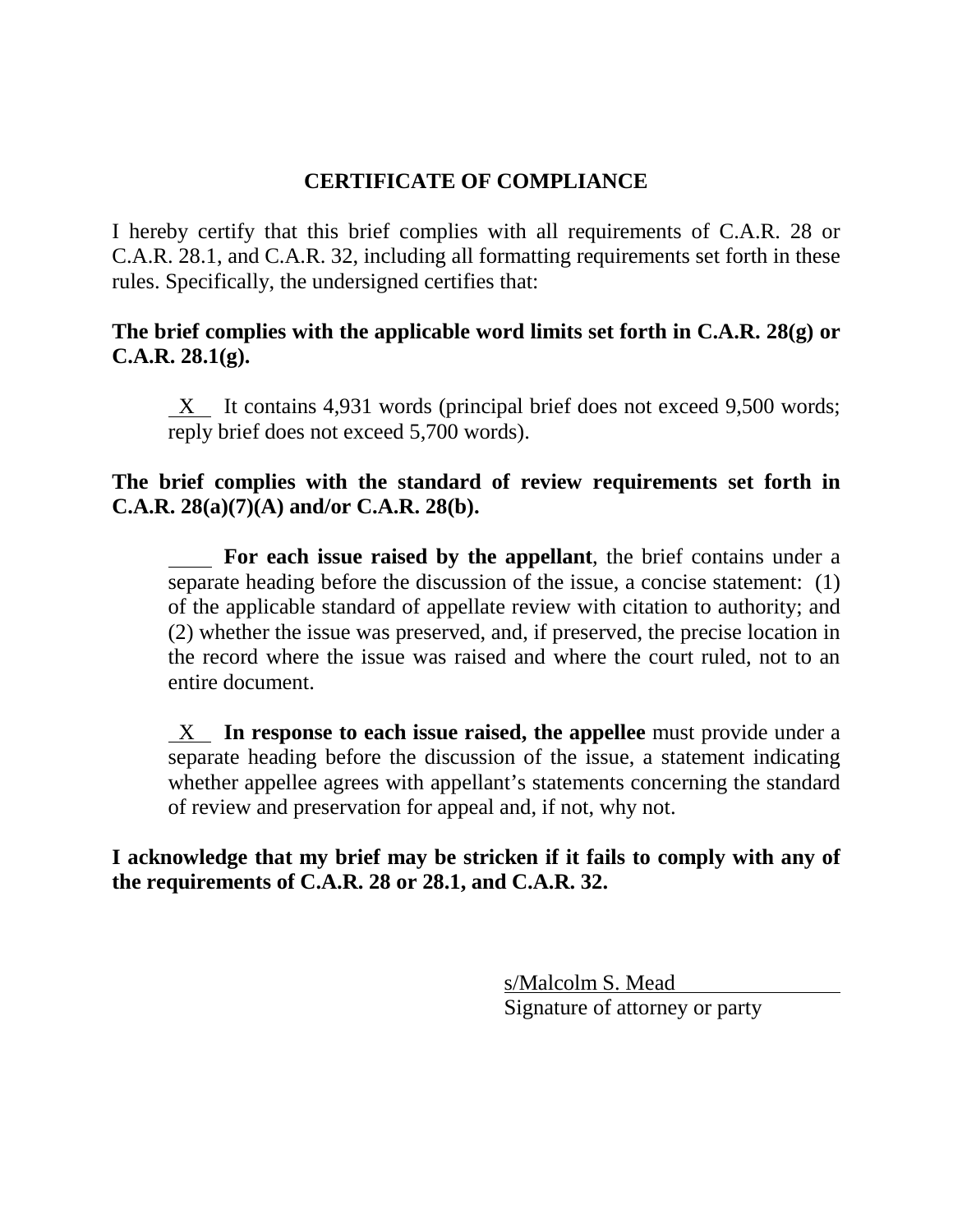# **TABLE OF CONTENTS**

**Page**

| $\mathbf{I}$ . |                                                                                                   | THE TRIAL COURT CORRECTLY FOUND THAT PLAINTIFF                                                                            |     |
|----------------|---------------------------------------------------------------------------------------------------|---------------------------------------------------------------------------------------------------------------------------|-----|
|                | A.                                                                                                | The Undisputed Facts Show that the Complaint Is Barred by the                                                             |     |
|                | <b>B.</b>                                                                                         | The Trial Court Properly Relied on Williams To Find That                                                                  |     |
|                | $\mathbf{C}$ .                                                                                    | Plaintiff is Not Entitled to a Free Extension of Time for                                                                 |     |
|                | D.                                                                                                | Plaintiff Could Have Filed Her Complaint on July 13, 2019. 14                                                             |     |
| $\Pi$ .        | THIS COURT LACKS JURISDICTION TO CONSIDER THE<br>OCTOBER ORDER BECAUSE PLAINTIFF DID NOT FILE HER |                                                                                                                           |     |
|                | A.                                                                                                | Plaintiff Did Not File Her Notice of Appeal on Time. 16                                                                   |     |
|                | <b>B.</b>                                                                                         |                                                                                                                           |     |
|                | C.                                                                                                | The Question of Attorney Fees Does Not Salvage Plaintiff's                                                                |     |
|                | D.                                                                                                | Jurisdiction Over the October Order Cannot Be Salvaged by the<br>Doctrines of Excusable Neglect or Unique Circumstances19 |     |
|                | Ε.                                                                                                |                                                                                                                           | .21 |

i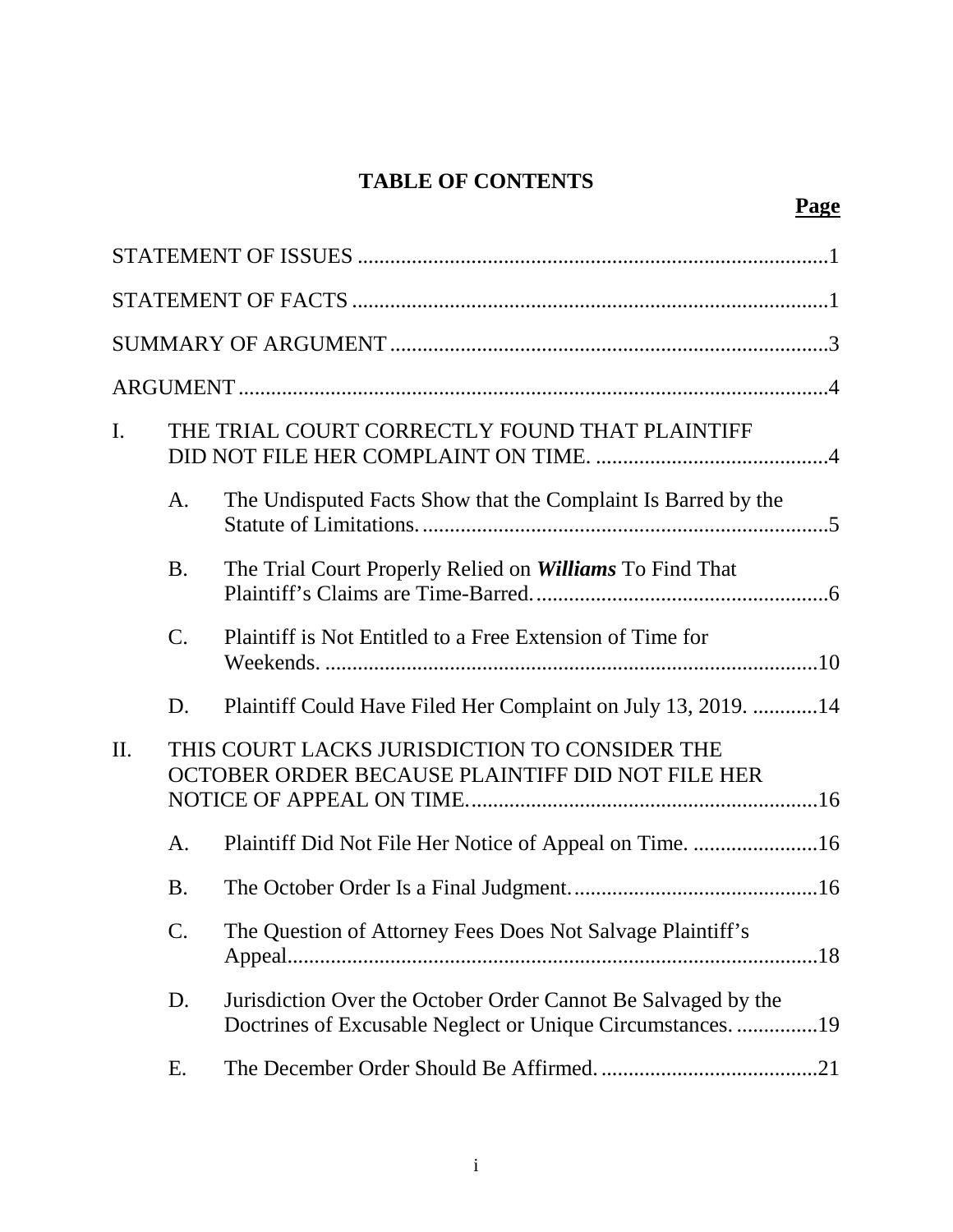| III. DEFENDANTS ARE ENTITLED TO THEIR ATTORNEY FEES |  |
|-----------------------------------------------------|--|
|                                                     |  |
|                                                     |  |
|                                                     |  |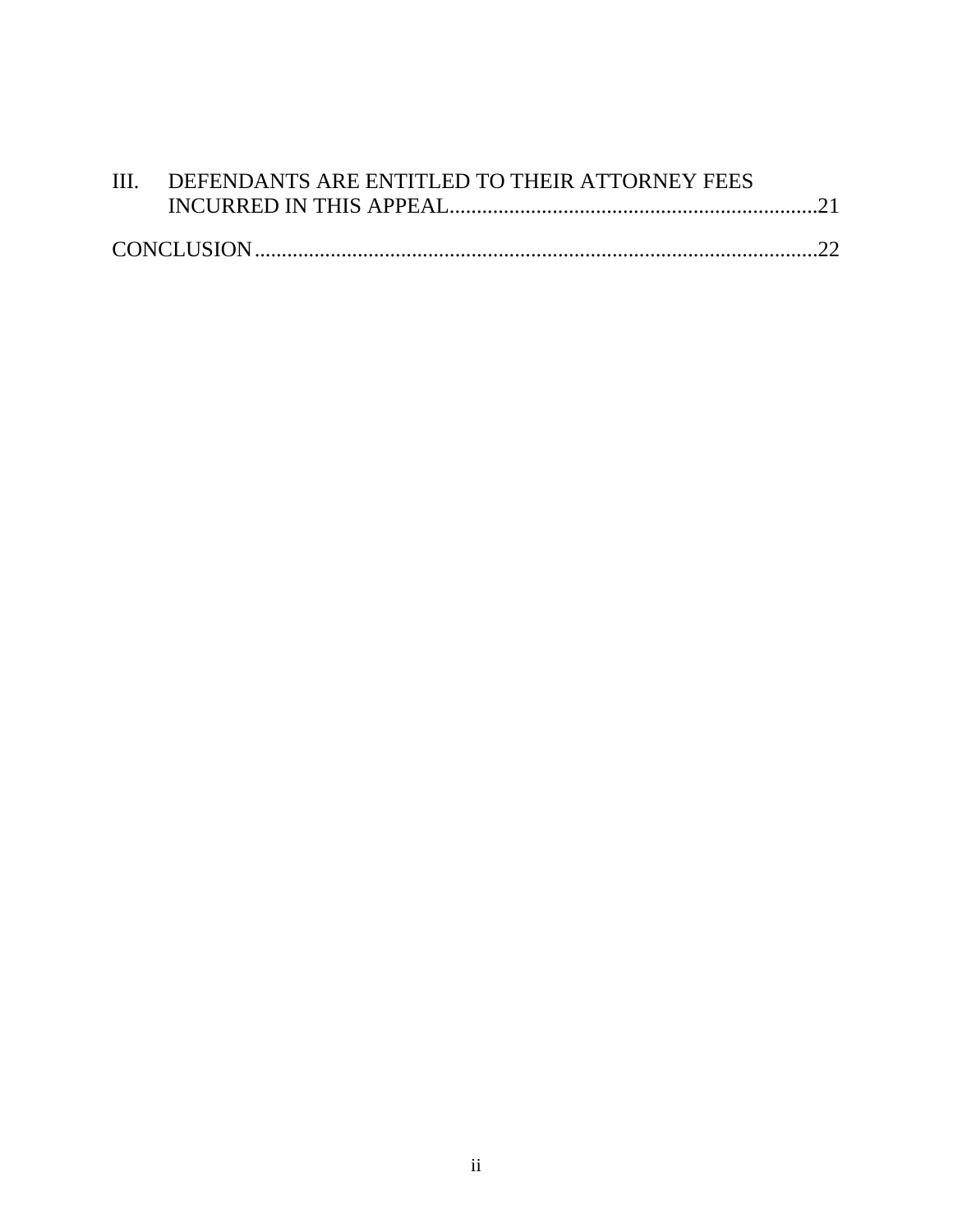## **Table of Authorities**

| <b>Cases</b>                                              |
|-----------------------------------------------------------|
| Aurora v. Powell,                                         |
| Austin v. Weld County,                                    |
| B.C. Inv. Co. v. Throm,                                   |
| Baldwin v. Bright Mortg. Co.,                             |
| Canton Oil Corp. v. Dist. Court of Second Judicial Dist., |
| Carter v. Small Bus. Admin.,                              |
| Chapman v. Miller,                                        |
| Concelman v. Ray,                                         |
| Cyr v. Dist. Court of Denver,                             |
| Denver Clean-Up Serv., Inc. v. Pub. Utils. Com.,          |
| Dia Brewing Co. v. MCE-DIA, L.L.C.,                       |
| Dill v. Cty. Court of Denver,                             |
| Dove Valley Bus. Park Assocs. v. Bd. of Cty. Comm'rs,     |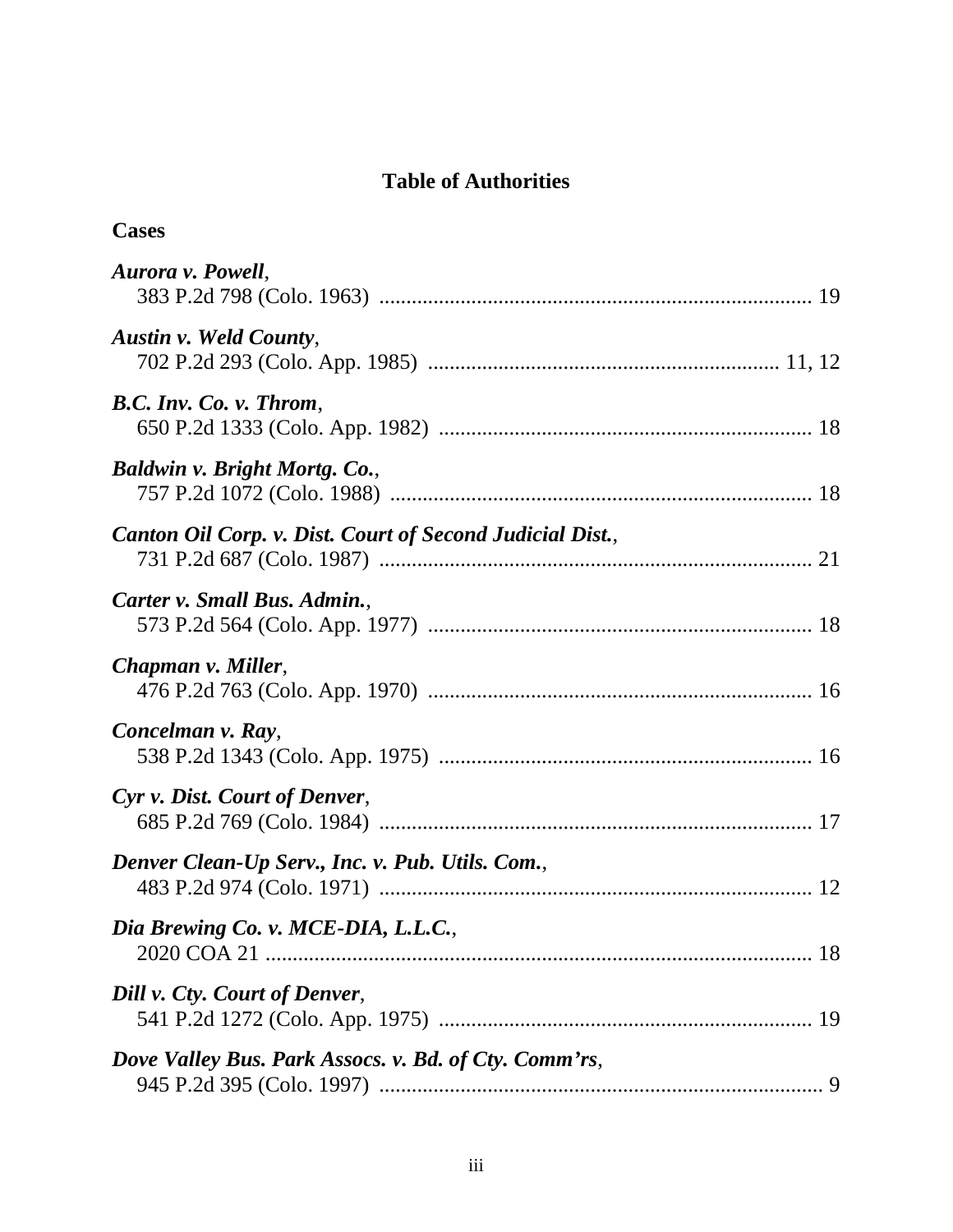| Fleming v. Lakewood,                          |
|-----------------------------------------------|
| Goodwin v. Homeland Cent. Ins. Co.,           |
| <b>Gunderson v. Weidner Holdings,</b>         |
| Harris v. Reg'l Transp. Dist.,                |
| Hemmann Mgmt. Servs. v. Mediacell, Inc.,      |
| Heotis v. Colo. Dep't of Educ.,               |
| <b>Kennedy v. King Soopers, Inc.,</b>         |
| Kern v. Gebhardt,                             |
| Levine v. Empire Sav. & Loan Ass'n,           |
| Luster v. Brinkman,                           |
| Maslak v. Town of Vail,                       |
| Matthews v. City & Cty. of Denver,            |
| McNight v. Ballif,                            |
| People v. Dist. Court, Second Judicial Dist., |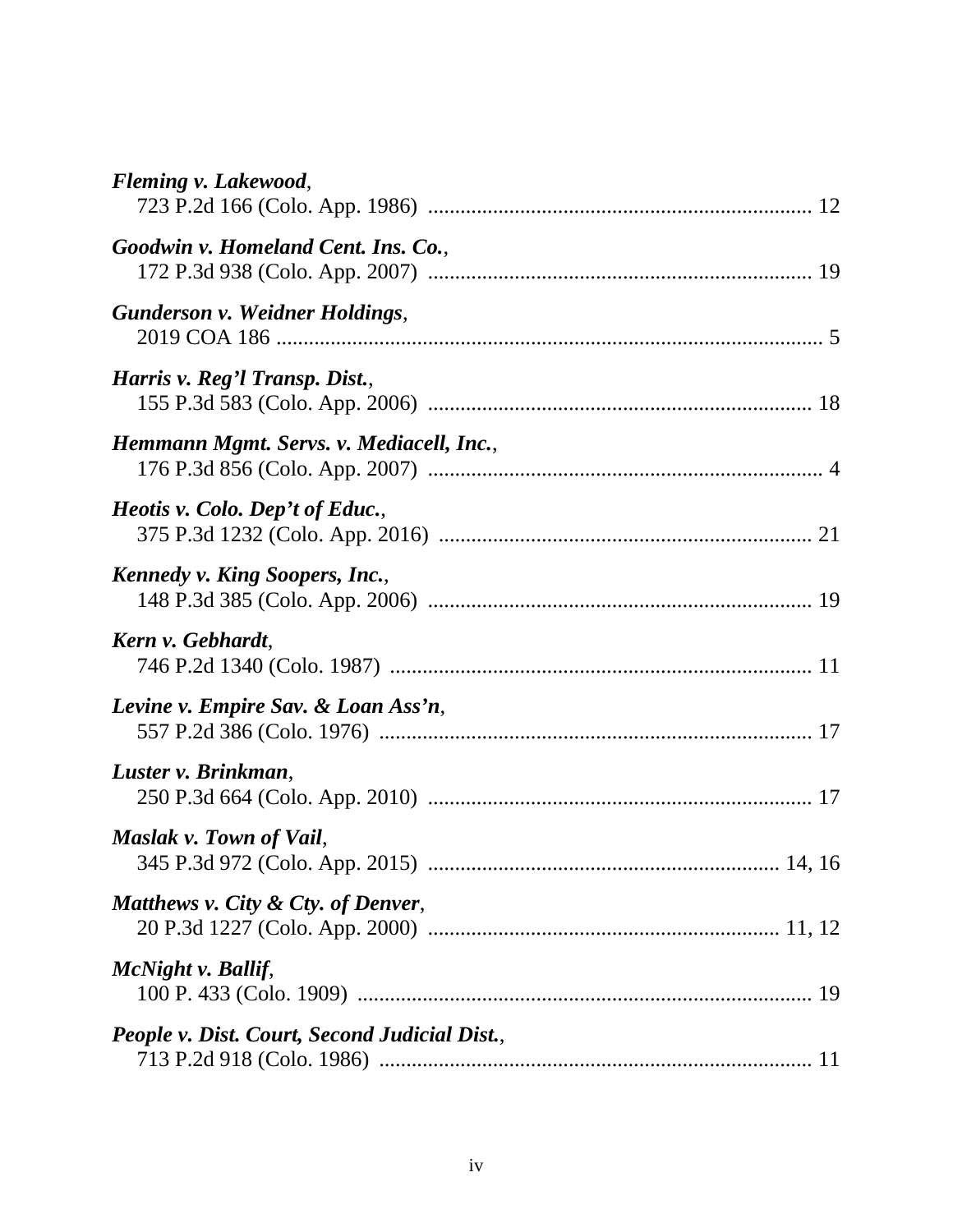| People v. Opana,                             |
|----------------------------------------------|
| Pham v. State Farm Mut. Auto. Ins. Co.,      |
| Reyher v. State Farm Mut. Auto. Ins. Co.,    |
| Rider v. State Farm Mut. Auto. Ins. Co.,     |
| Roa v. Miller,                               |
| Scott v. Scott,                              |
| St. Vrain Valley Sch. Dist. RE-1J v. A.R.L., |
| Stamp v. Vail Corp.,                         |
| State v. Hartsough,                          |
| Trigg v. State Farm Mut. Auto. Ins. Co.,     |
| Wasinger v. Reid,                            |
| Wilbourn v. Hagan,                           |
| Williams v. Crop Prod. Servs.,               |
| Winter v. People,                            |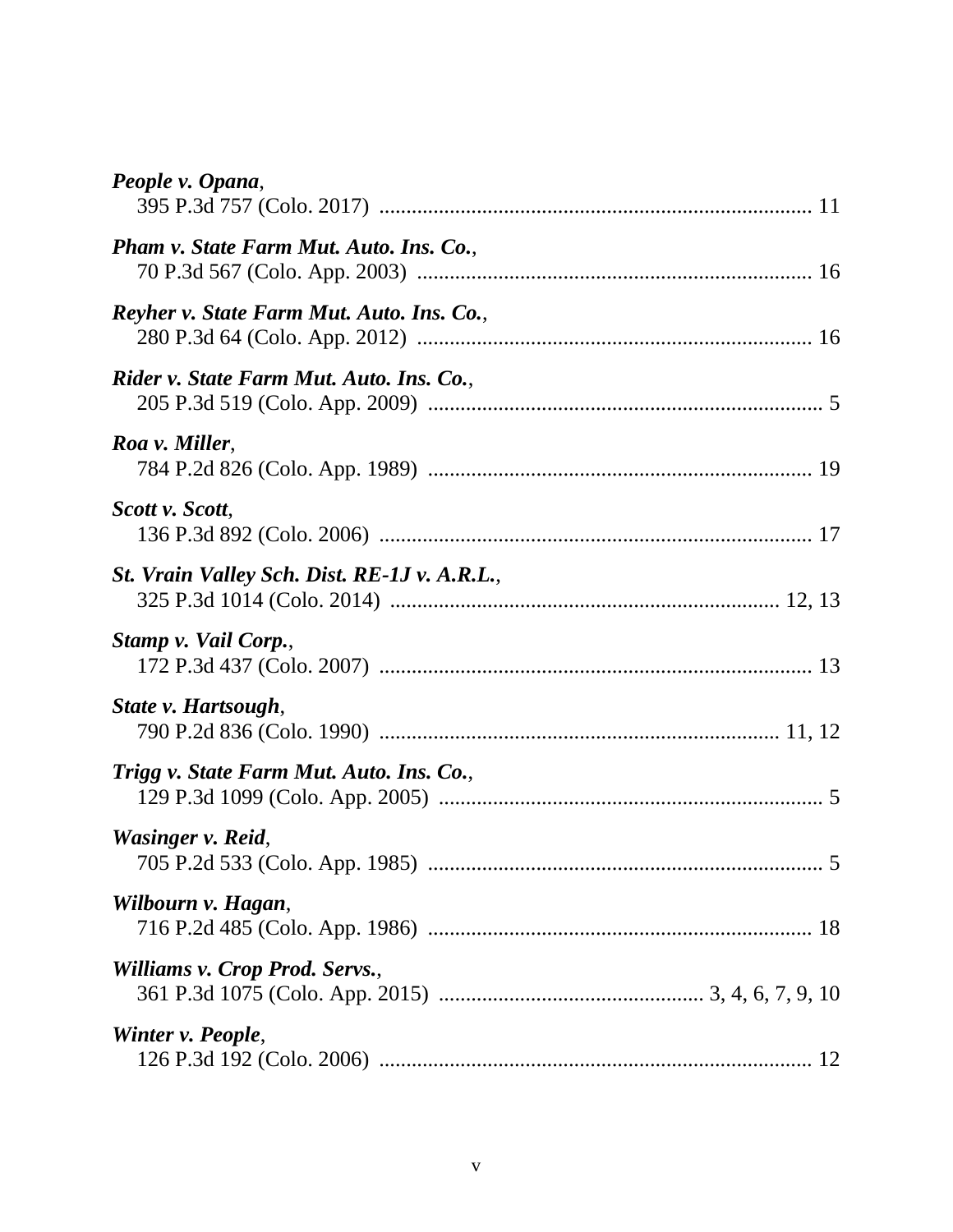## **Statutes and Other Authorities**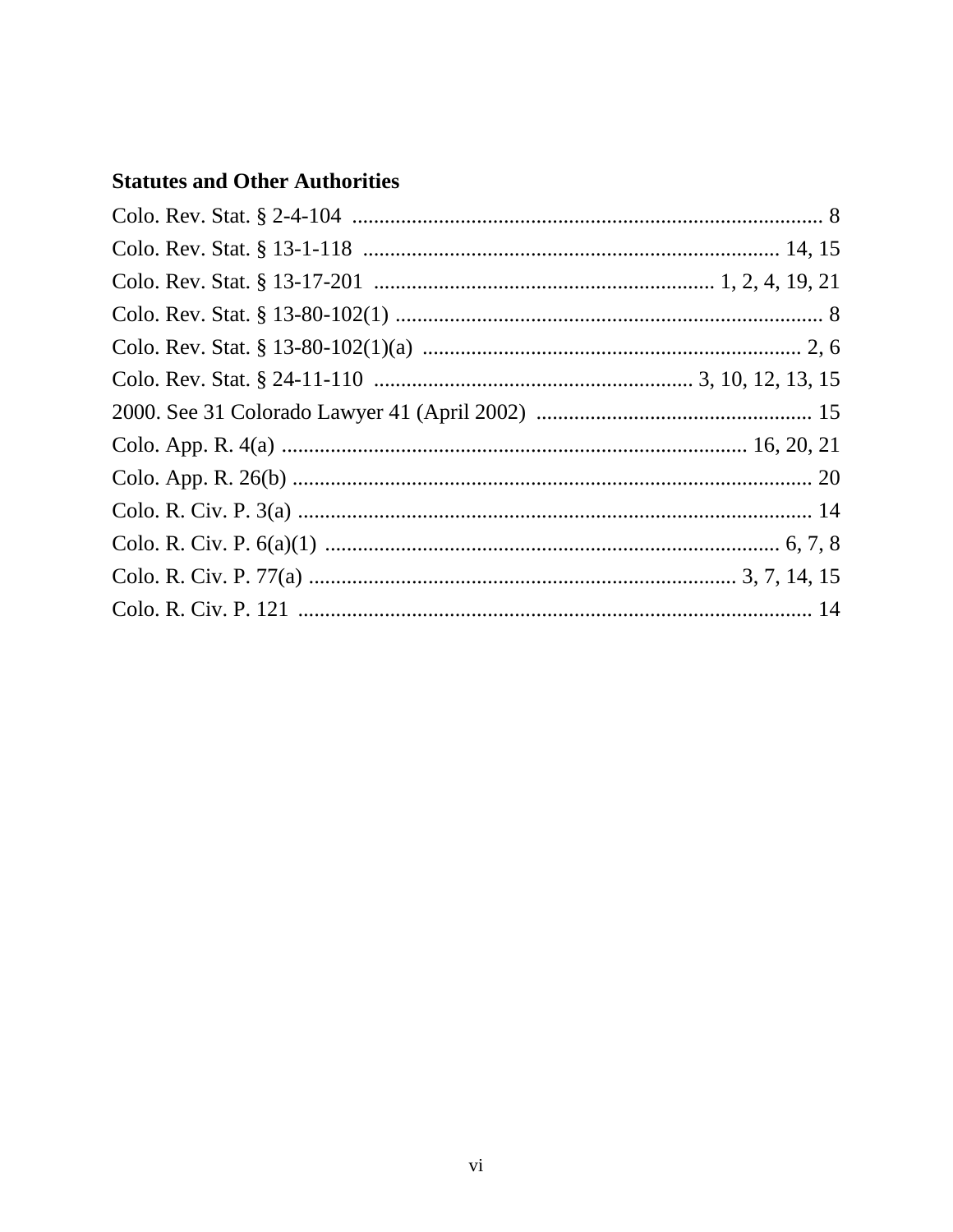#### **STATEMENT OF ISSUES**

When the period of limitations expires on a Saturday, may Plaintiff file her complaint on the following Monday?

Does this Court have jurisdiction to consider the order of dismissal, when Plaintiff filed her notice of appeal more than 84 days after the trial court dismissed her complaint while reserving a question concerning the amount of attorney fees to award Defendants under C.R.S. §13-17-201 for time spent defending this case?

#### **STATEMENT OF FACTS**

The facts are simple and undisputed. The City and County of Denver ("Denver") owns a parcel of real estate consisting of land and commercial buildings known as Denver International Airport ("DIA"). (CF 2) Denver contracted with ISS Facilities Services, Inc. ("ISS") to provide janitorial services at DIA, in particular floor cleaning services. (CF 2, 3)

On July 13, 2017, Elizabeth Morin ("Plaintiff") slipped and fell while walking along a concourse at DIA. (CF 36, 37, 42; Opening Brief at 8, 12) On July 15, 2019, Plaintiff filed a complaint against Denver and ISS ("Defendants"), asserting claims for premises liability and negligence, but omitting any reference to the date of the July 13, 2017 accident. (CF 1-8) Defendants filed a motion to dismiss, arguing that the complaint was barred by the two-year statute of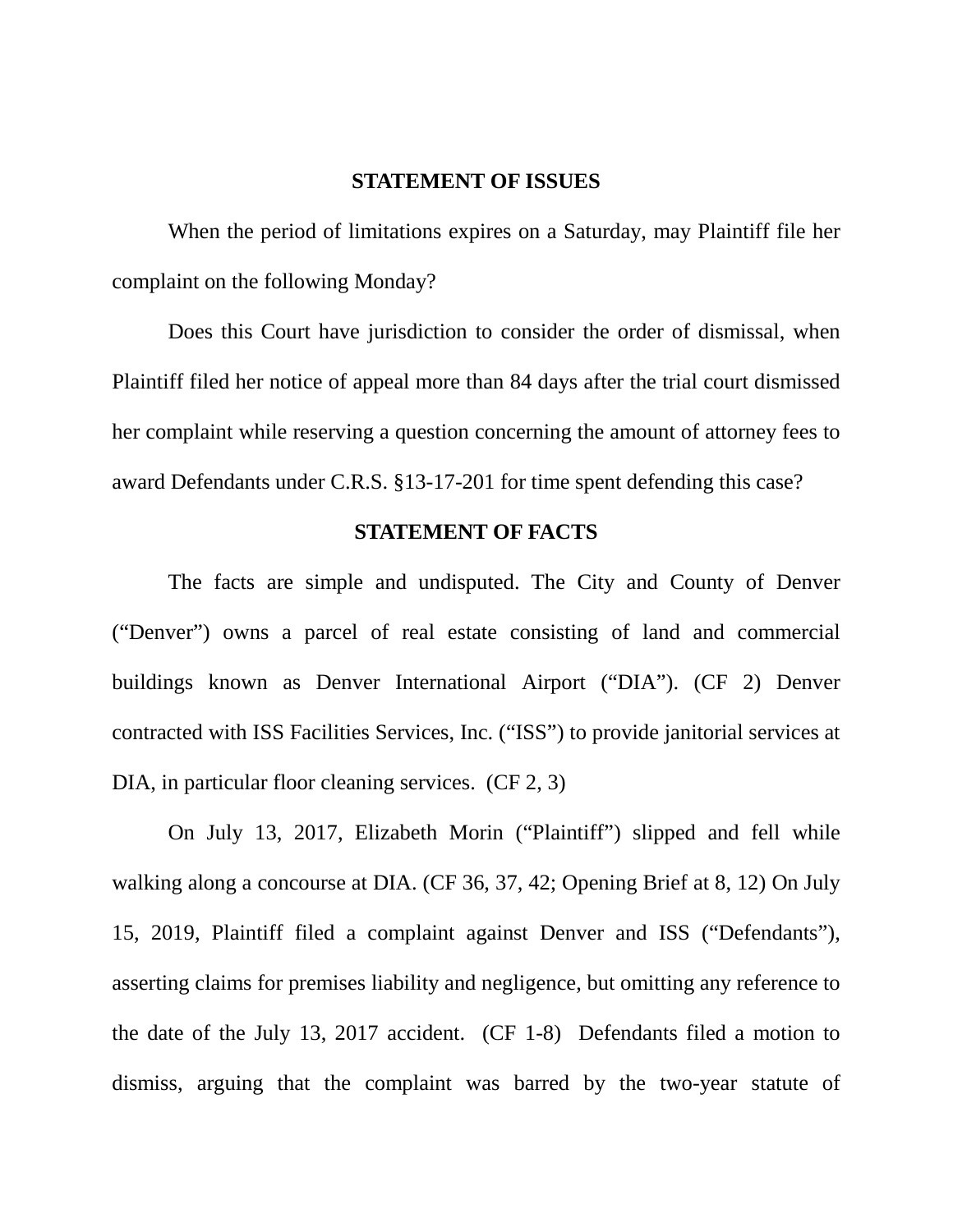limitations set out in C.R.S.  $$13-80-102(1)(a)$ . (CF 26-32) Defendants also requested an award of attorney fees under C.R.S. §13-17-201. (CF 32-34)

When responding to the motion to dismiss, Plaintiff agreed that her claim arose on July 13, 2017; that C.R.S. §13-80-102(1)(a) was the applicable statute of limitations, allowing her two years to file her complaint; and that she did not file her complaint until July 15, 2019. (CF 42; *see also* Opening Brief at 8) Nonetheless, Plaintiff argued that because July 13, 2019, was a Saturday, she was allowed to file her complaint on the following Monday. (CF 41-44)

On October 29, 2019, the trial court issued an order granting Defendants' motion to dismiss. (CF 53-55; the "October Order") The court held that the period of limitations expired on Saturday July 13, 2019, and Plaintiff was not allowed to file her complaint on the following Monday. (CF 54) The court also found that Defendants were entitled to recover their attorney fees under C.R.S. §13-17-201 and directed Defendants to file a motion for attorney fees within 14 days. (CF 55)

On November 12, 2019, Defendants filed their motion for attorney fees, seeking to recover \$4,000 for the fees and costs incurred in defending this action. (CF 56-66) Plaintiff did not respond to this motion. (*See* CF 68) On December 20, 2019, the court awarded Defendants \$4,000 in fees and costs. (CF 68-71; the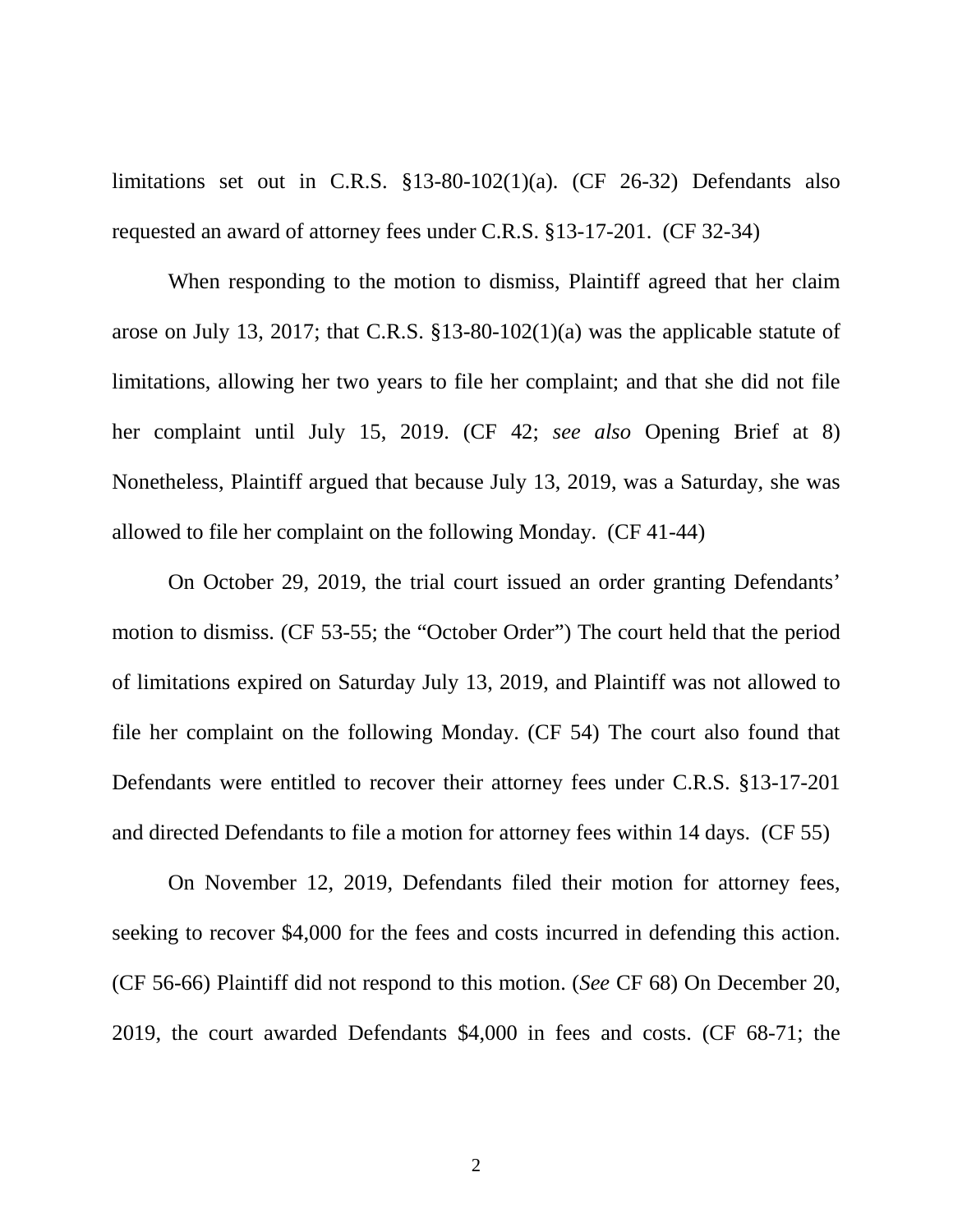"December Order") Plaintiff filed her notice of appeal on February 3, 2020. (CF 72-78) Plaintiff did not seek an extension of time to file her notice of appeal.

#### **SUMMARY OF ARGUMENT**

Plaintiff undisputedly filed her complaint two days after the period of limitations expired, barring her claim. In *Williams v. Crop Prod. Servs.*, 361 P.3d 1075 (Colo. App. 2015), a division of this Court held that the statute of limitations is measured by calendar years, requiring that an action be filed on or before the statutorily specified anniversary date; here, two years after the accident. The statute of limitations requires an action be filed on or before the anniversary date and does not extend time when the anniversary date happens to fall on a weekend. This Court should not abrogate the plain language of the statute, wherein the General Assembly has said that a tort action must be filed by the second anniversary of the tort. It is undisputed that Plaintiff failed to do so here, and the trial court therefore properly applied *Williams* to dismiss her claims.

The statute upon which Plaintiff relies to allow a weekend extension, C.R.S. §24-11-110, does not apply to the courts, nor has the General Assembly (or any court) applied it to extend a statute of limitations as Plaintiff asks the Court to do here. Even if that statute applied as Plaintiff contends, it would require that Denver District Court be closed on the anniversary date. C.R.C.P. 77(a), reflecting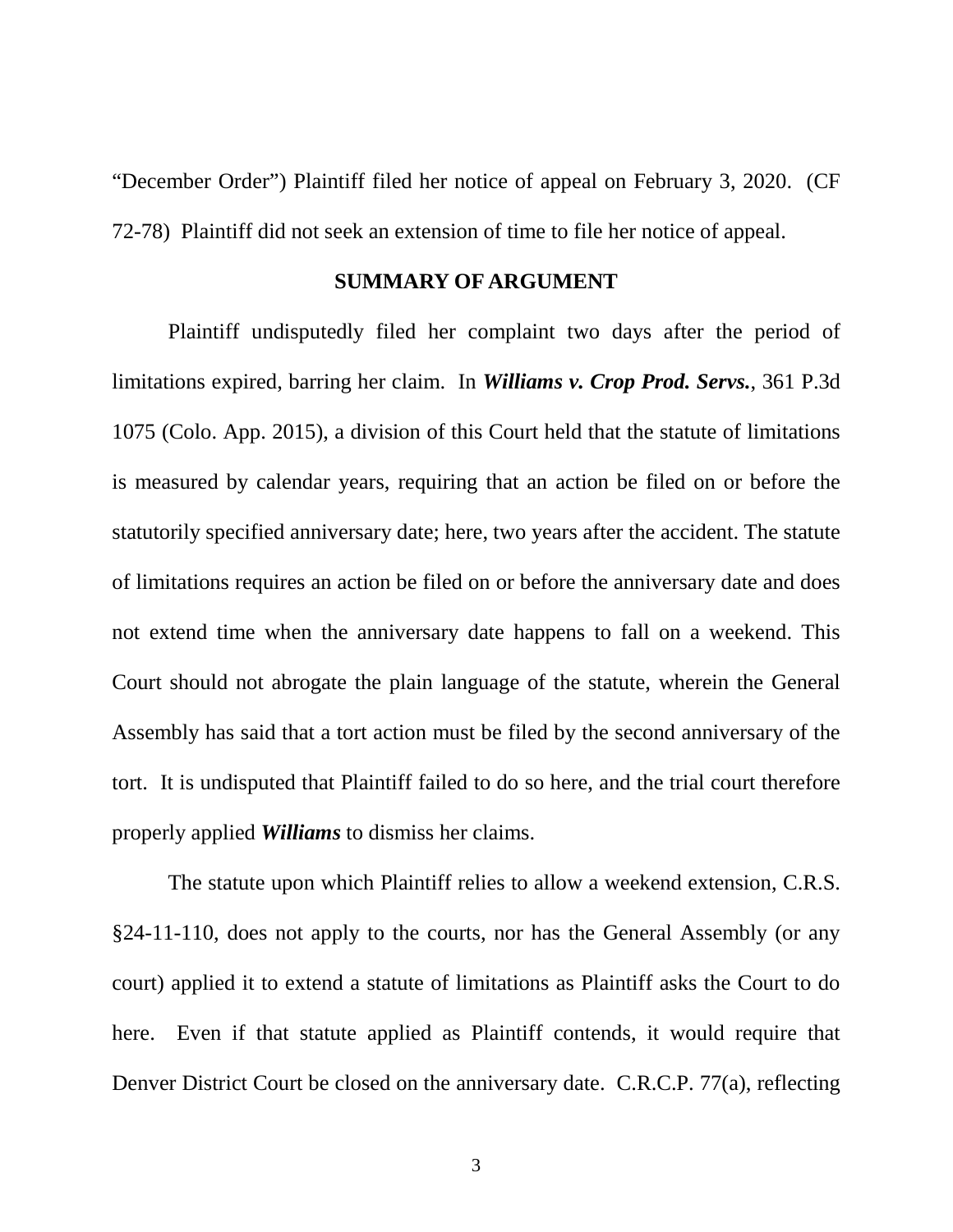the modern realities of electronic filing, specifies that courts "shall be deemed always open for the purposes of filing any pleading . . ." This Court should follow the plain language of the statute of limitations and the *Williams* holding, reject Plaintiff's attempt to apply an unrelated statute, and uphold the trial court's order finding Plaintiff's claims time-barred.

Alternatively, this Court does not have jurisdiction to consider the October Order. Plaintiff filed her notice of appeal more than 84 days after the trial court dismissed her complaint. Although the court reserved ruling on the amount of attorney fees to award Defendants under C.R.S. §13-17-201, an issue concerning fees incurred in defending the action does not make an otherwise final order nonfinal. Nor can the doctrines of excusable neglect or unique circumstances salvage this appeal, because Plaintiff did not seek an extension of time and did not file her notice of appeal within 35 days after the initial period to appeal had expired.

#### **ARGUMENT**

## I. THE TRIAL COURT CORRECTLY FOUND THAT PLAINTIFF DID NOT FILE HER COMPLAINT ON TIME.

**Standard of Review**: Defendants agree that an order granting a motion to dismiss is reviewed *de novo* on appeal. *Hemman Management Services v. Mediacell, Inc*., 176 P.3d 856, 859 (Colo. App. 2007); *Williams* at 1076.

4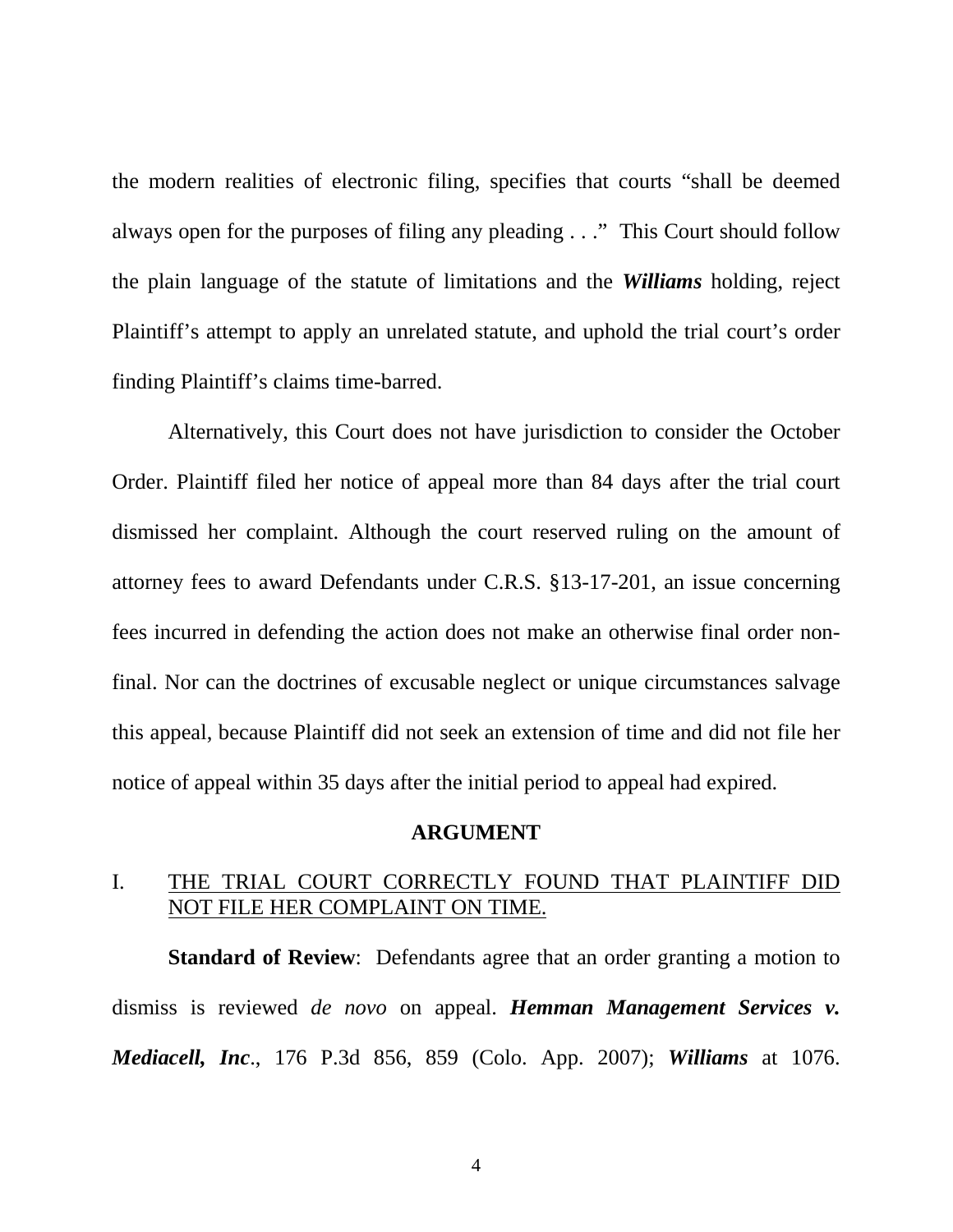Defendants also agree that matters of statutory interpretation are reviewed *de novo*. (Opening Brief at 10-11)

**Raised and Ruled On**: Defendants moved to dismiss the complaint on the basis of the statute of limitations. (CF 26-33, 47-52) The court accepted Defendants' argument and dismissed the complaint as barred by the statute of limitations. (CF 53-55)

## A. The Undisputed Facts Show that the Complaint Is Barred by the Statute of Limitations.

Statutes of limitation are enacted to promote justice, prevent unnecessary delay, and preclude stale claims. *Gunderson v. Weidner Holdings*, 2019 COA 186 at ¶9. If the basic facts are undisputed, "then the issue of whether the statute of limitations bars a particular claim may be decided as a matter of law." *Trigg v. State Farm Mut. Auto. Ins. Co.*, 129 P.3d 1099, 1101 (Colo. App. 2005), *criticized in part on other grounds in Rider v. State Farm Mut. Auto. Ins.*, 205 P.3d 519, 522 (Colo. App. 2009). "[T]he defense of limitations may be raised by a motion to dismiss when the time alleged in the complaint shows that the action was not brought within the statutory period." *Wasinger v. Reid*, 705 P.2d 533, 534 (Colo. App. 1985), *superseded in part by statute as explained in Gunderson* at  $\P$ 24, n.5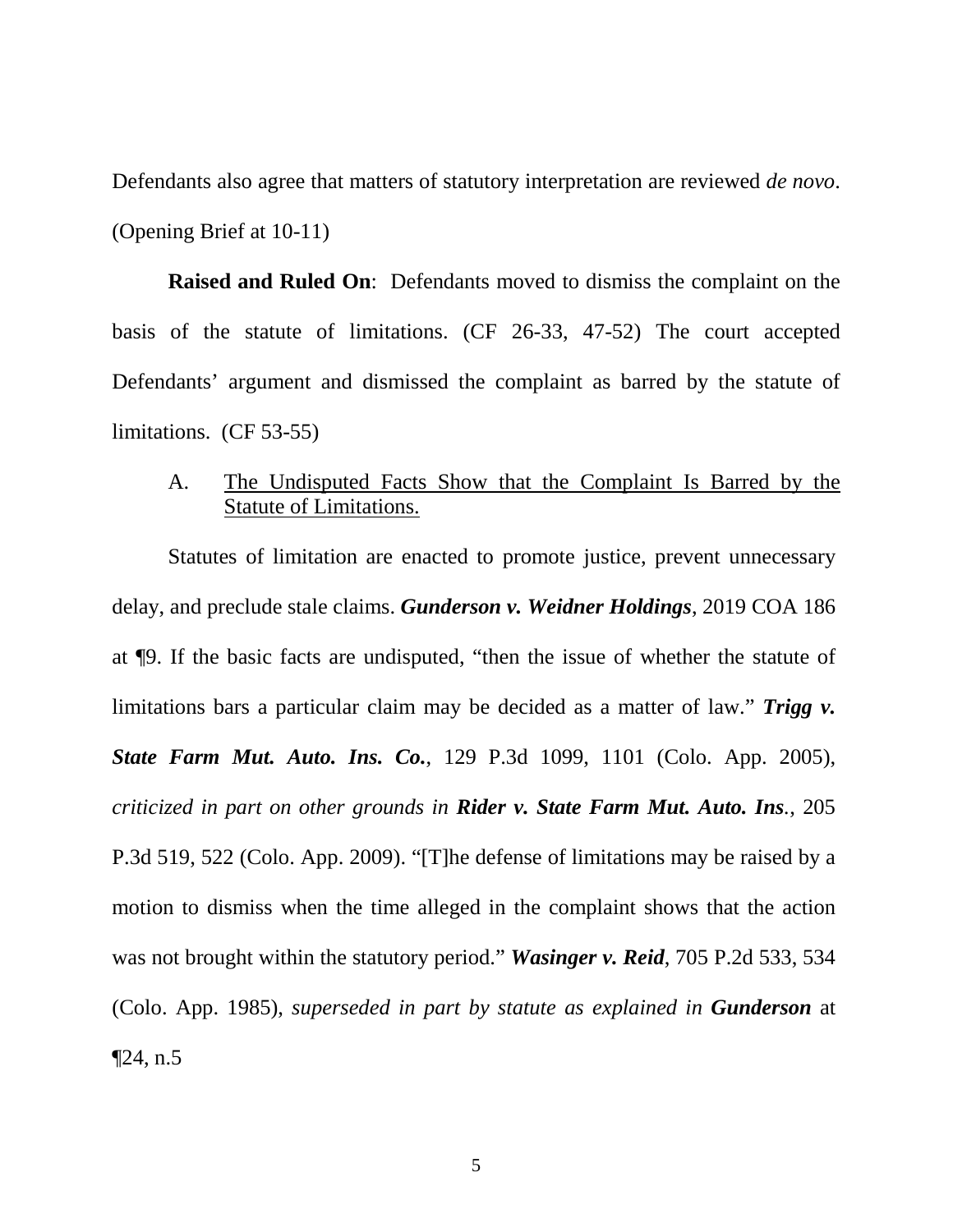Colorado law provides a two-year limitations period in which to commence civil actions for torts, including claims of negligence and premises liability. "The following civil actions, regardless of theory upon which suit is brought, or against whom suit is brought, must be commenced within two years after the cause of action accrues, and not thereafter: (a) Tort actions, including but not limited to actions for negligence." C.R.S. § 13-80-102(1)(a).

Here, Plaintiff allegedly slipped and fell on July 13, 2017. (CF 36, 37, 42; Opening Brief at 8, 12). This fact is not disputed. Nor is it disputed that Plaintiff filed her complaint on July 15, 2019 – two days after the period of limitations had expired. Thus, Plaintiff's complaint is barred by the statute of limitations, and the court correctly granted Defendants' motion to dismiss.

## B. The Trial Court Properly Relied on *Williams* To Find That Plaintiff's Claims are Time-Barred.

A division of this Court has previously rejected an effort to contravene the plain language of the statute of limitations to save a complaint filed a day late. While *Williams* rejected the application of C.R.C.P.  $6(a)(1)^1$  to extend the tort claims statute of limitations, *Williams'* fundamental holding — that a cause of action must be filed on or before the statutorily specified anniversary date

<sup>&</sup>lt;sup>1</sup> Plaintiff concedes that C.R.C.P.  $6(a)(1)$  does not apply to extend the statute of limitations in this case. (Opening Brief at 12-13)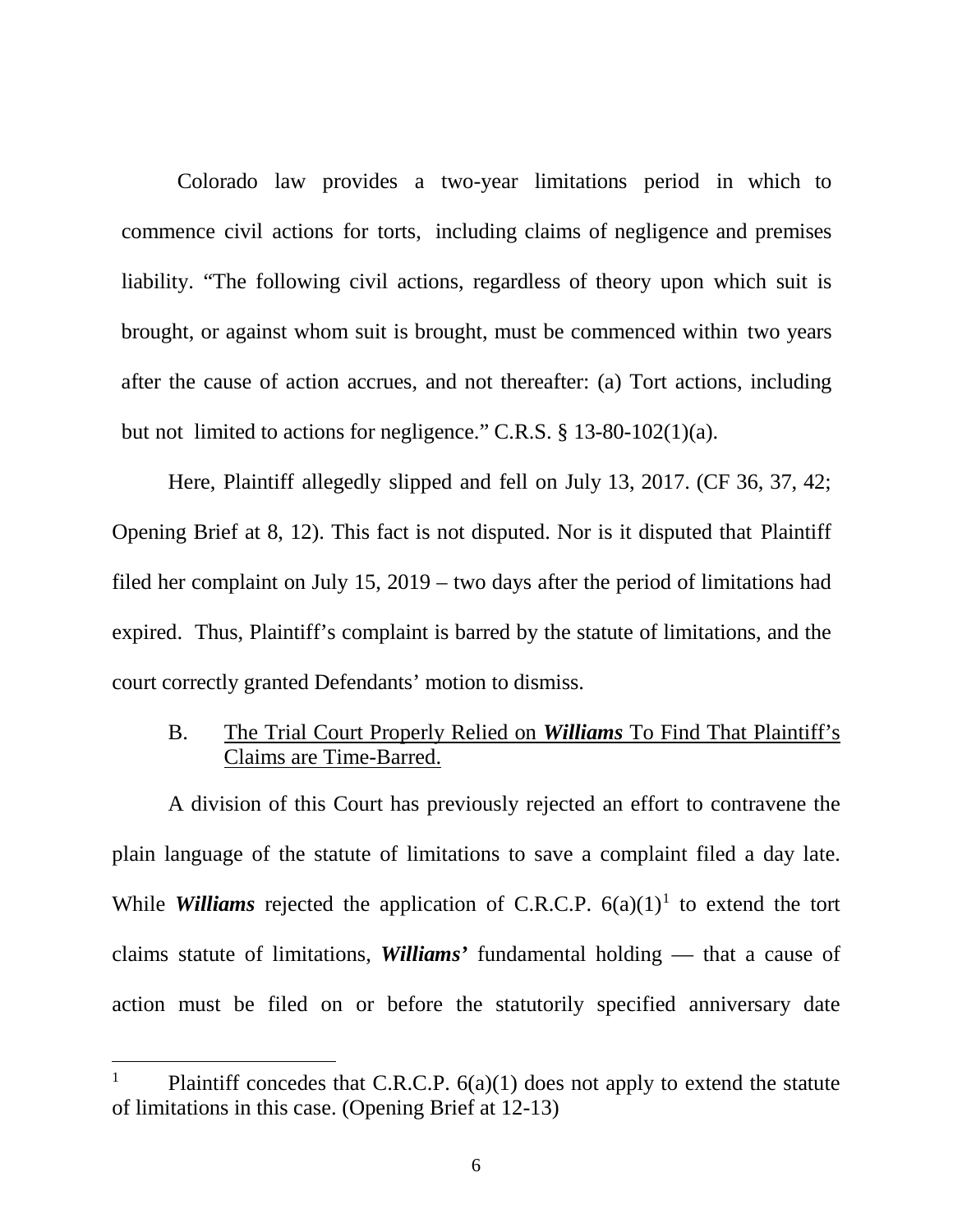following accrual of the action — was properly applied by the trial court to reject Plaintiff's novel argument and determine that her claims were time barred. *Williams* at 1078-1079. This Court should follow *Williams* and uphold the trial court's order.

In *Williams*, it was undisputed that a terminated employee's wrongful discharge claim sounded in tort and was subject to the two-year statute of limitations. *Id.* at 1077. The terminated employee claimed, however, that under C.R.C.P. 6(a)(1), the day of his termination (October 7, 2011) is not counted, thereby extending the statute of limitations to file his complaint until two years and one day after his termination (October 8, 2013). *Id.* This Court rejected Plaintiff's contention for two reasons: (1) it was contrary to the plain language of the statute of limitations; and (2) although a prior version of C.R.C.P. 6(a)(1) purported to extend statutes of limitation in the manner suggested by Plaintiff, that language had been removed from the rule and, importantly here, the Court questioned whether the Rules of Civil Procedure could be properly applied to abrogate the plain language of the statute of limitations by extending it. *Id.* at 1077-1078.

The *Williams* Court emphasized the plain language of the statute of limitations, beginning its analysis by noting that "actions 'must be commenced

7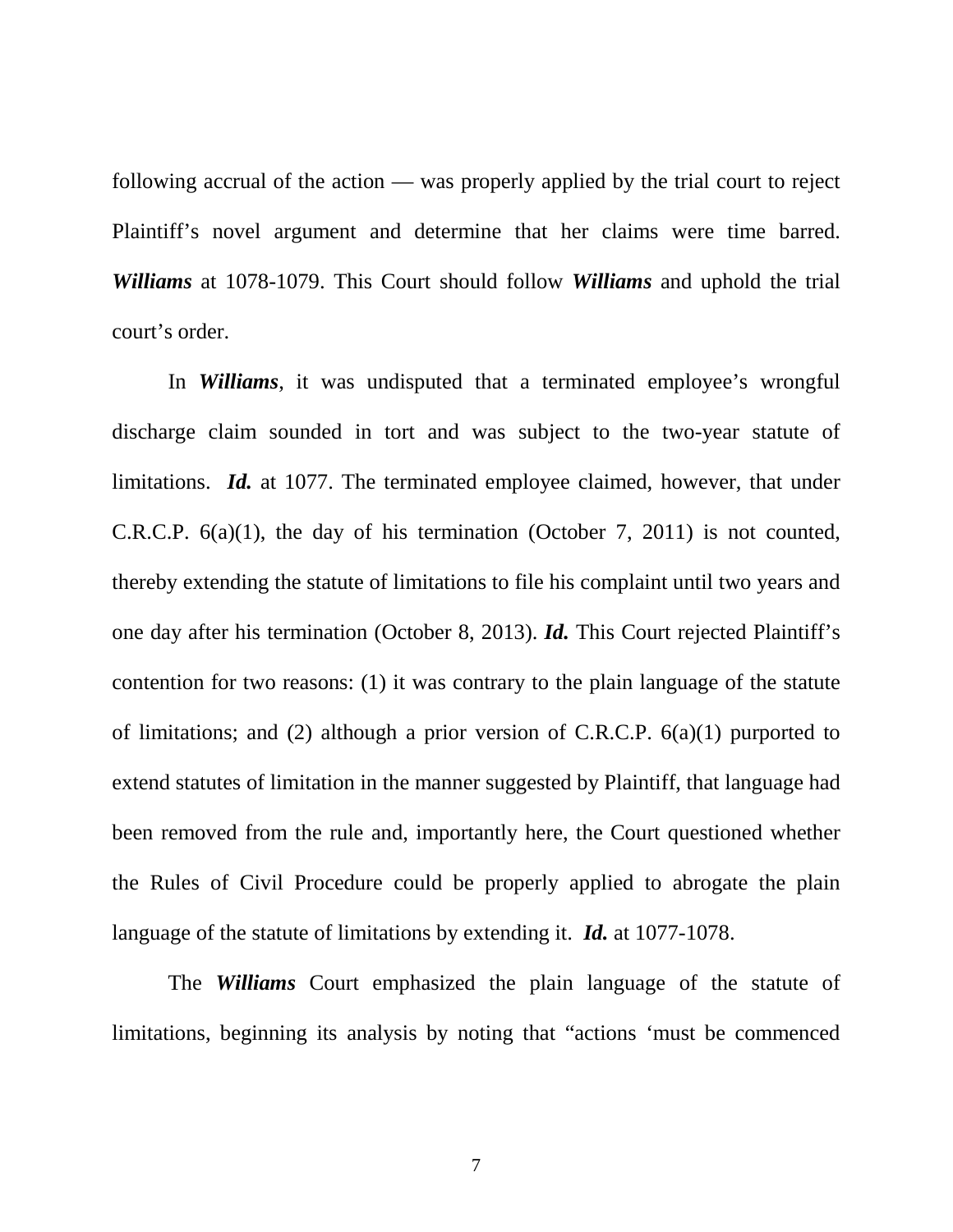*within two years after the cause of action accrues*, and not thereafter." *Id.* at 1077

(quoting §13-80-102(1), C.R.S.) (emphasis in original). The Court held that:

the word 'year' as used in Colorado statutes 'means a calendar year' and we conclude that the statute therefore precludes a method of computation of years that would require counting of days. Thus, a cause of action must be filed on or before the statutorily specified anniversary date following accrual of the action.

*Id.* at 1077-1078 (quoting § 2-4-104, C.R.S.). The Court noted that this "simple method of computation eliminates uncertainty caused by not knowing which days to count and which to leave out of the computation, and how to calculate periods that include 'leap years' containing 366 days." *Id.* at 1078 (citations omitted). The Court concluded that "the action had to be filed no later than the second anniversary of accrual date" (October 7, not October 8) and upheld the trial court's order dismissing the action as untimely filed. *Id.* at 1079.

Although application of C.R.C.P. 6(a)(1) is not at issue here, the *Williams* Court's reasoning concerning the amendment of that rule reinforces its fundamental holding — that the General Assembly has plainly said tort claims must be filed within two years after accrual — and is therefore instructive here. The Court held that the removal of prior language in C.R.C.P. 6(a)(1) purportedly applying that provision to statutes of limitation time computations was appropriate given that "Colorado's rules [unlike federal rules of civil procedure] are not subject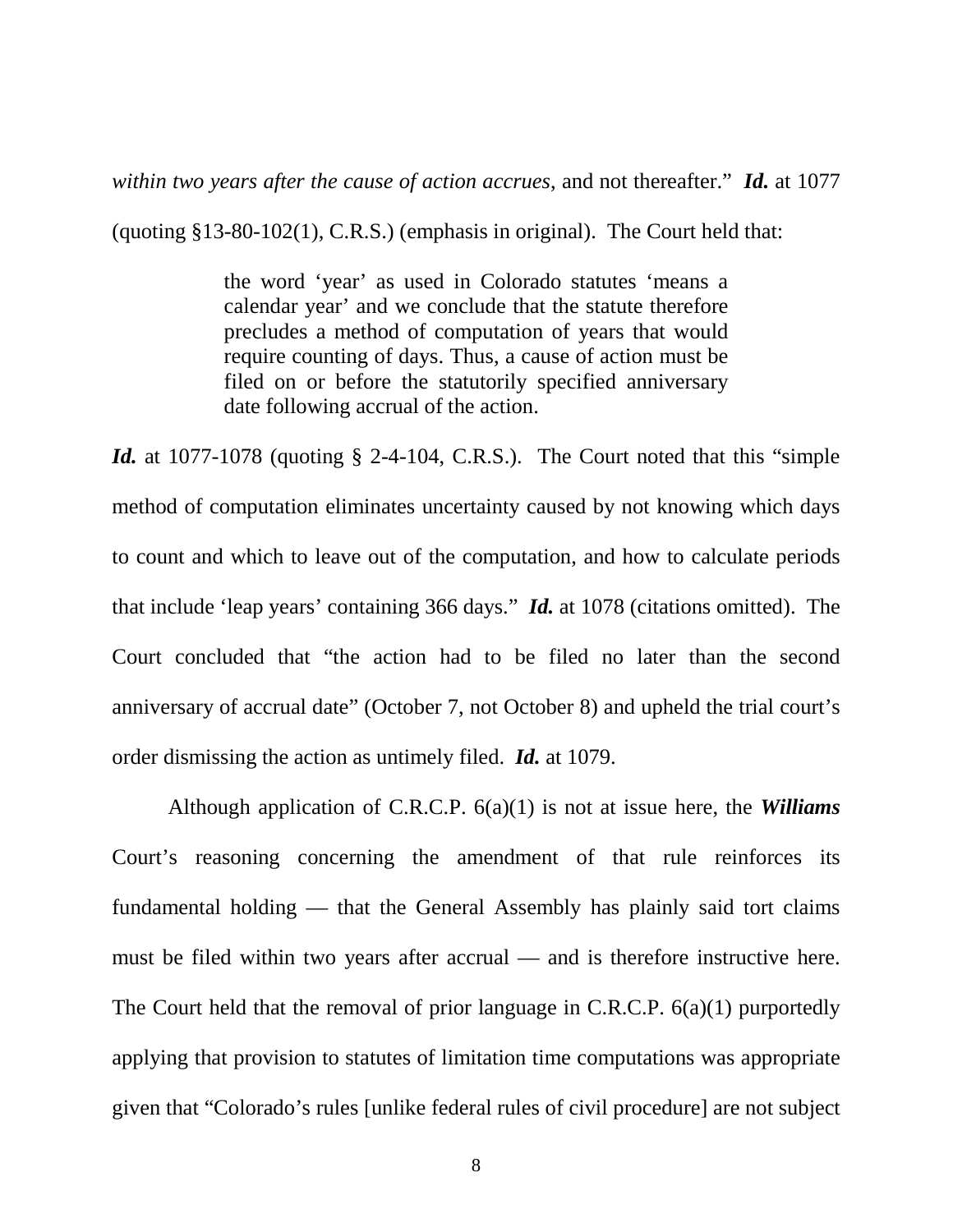to legislative approval, and a court rule governing statutory construction creates an issue of separation of powers between the branches of government." *Id.* at 1078- 1079 (citations omitted). In reaching that conclusion, the Court noted that it was "questionable whether the supreme court, by creating a rule of civil procedure, would be able to effectively amend a statute passed by the General Assembly. . ." Id. at 1078 (citations omitted).

The General Assembly enacted a two-year statute of limitations for tort claims, requiring that actions be filed on or before the second anniversary of the accrual date. The accrual date is not in dispute in this case, nor is the fact that Plaintiff filed the action after the accrual date. There is no provision in the statute of limitations or elsewhere extending the period of limitations if it happens to expire on a weekend. As *Williams* makes clear, had the General Assembly wished to extend the statute of limitations when the anniversary date falls on a weekend, it could have done so. The General Assembly has not, and the tortured construction of unrelated statutes urged by Plaintiff would result in exactly the type of overreach *Williams* cautioned against — a computation effectively abrogating the plain language of a properly enacted statute. *See Dove Valley Bus. Park Assocs., Ltd. v. Bd. of County Comm'rs*, 945 P.2d 395, 403 (Colo. 1997) (holding that "[a]bsent constitutional infringement, it is not our province to rewrite the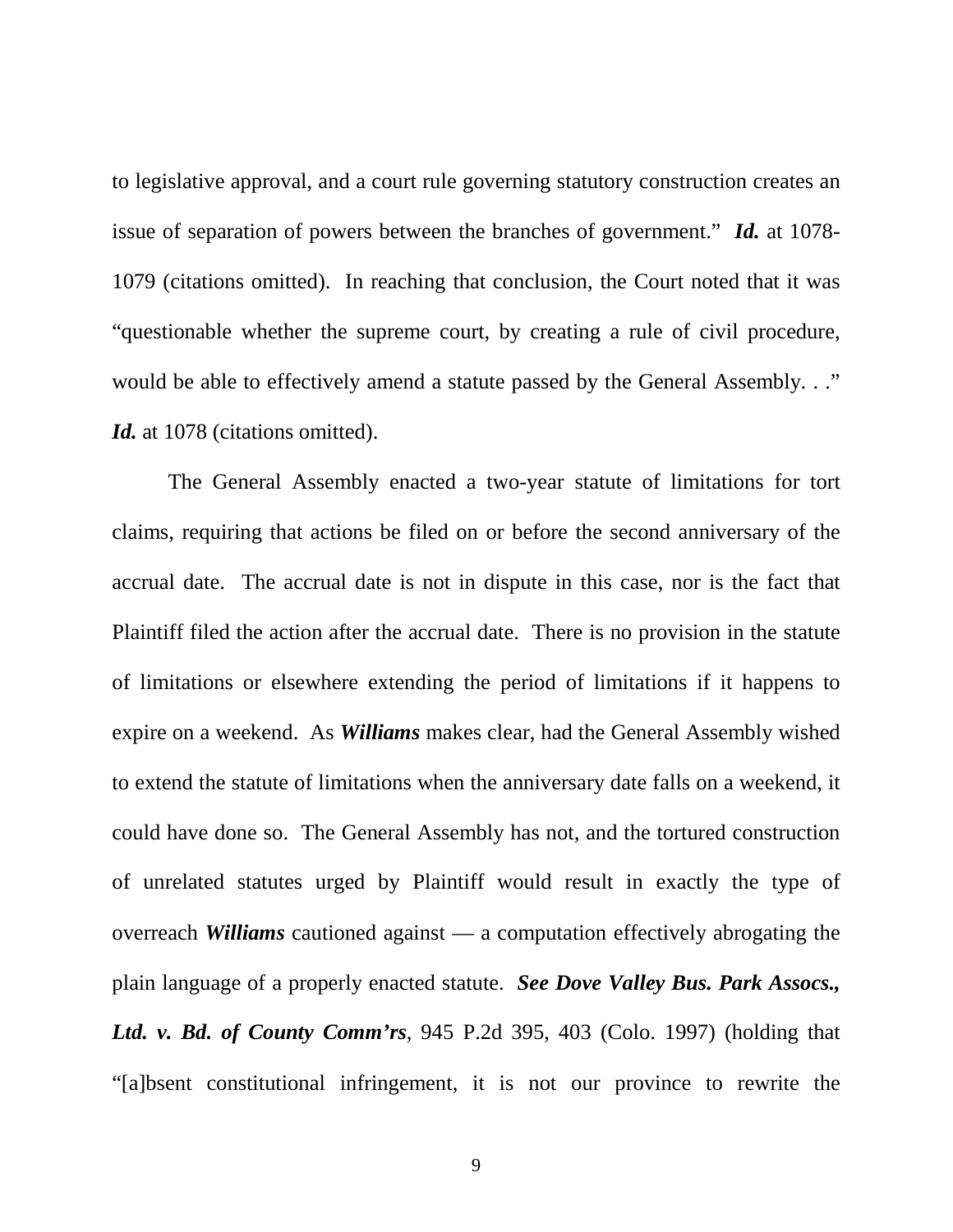statutes."). This Court should follow *Williams* and reject Plaintiff's efforts to rewrite the statute of limitations.

### C. Plaintiff is Not Entitled to a Free Extension of Time for Weekends.

Relying on C.R.S. §24-11-110 and two cases construing that statute, Plaintiff argues that because the period of limitations expired on a Saturday, she was allowed to file her complaint on the following Monday. Plaintiff's reliance on these authorities is misplaced.

The statute upon which Plaintiff relies, titled "Effect of closing public offices," provides as follows:

> If, on any day when the public office concerned is closed, or on a Saturday, any document is required to be filed with any public office of the state of Colorado, its departments, agencies, or institutions, or with any public office of any political subdivision of the state, or any appearance or return is required to be made at any such public office, or any official or employee of such public office is required to perform any act or any duty of his office, then any such filing, appearance, return, act, or duty so required or scheduled shall neither be abated nor defaulted, but the same shall stand continued to the next succeeding full business day at such public office at the same time and place.

C.R.S. §24-11-110. This statute applies to "public offices" such as a city hall or a records office. Plaintiff cites no authority applying this statute to the courts. The cases upon which Plaintiff relies involve the filing of notices of claim with the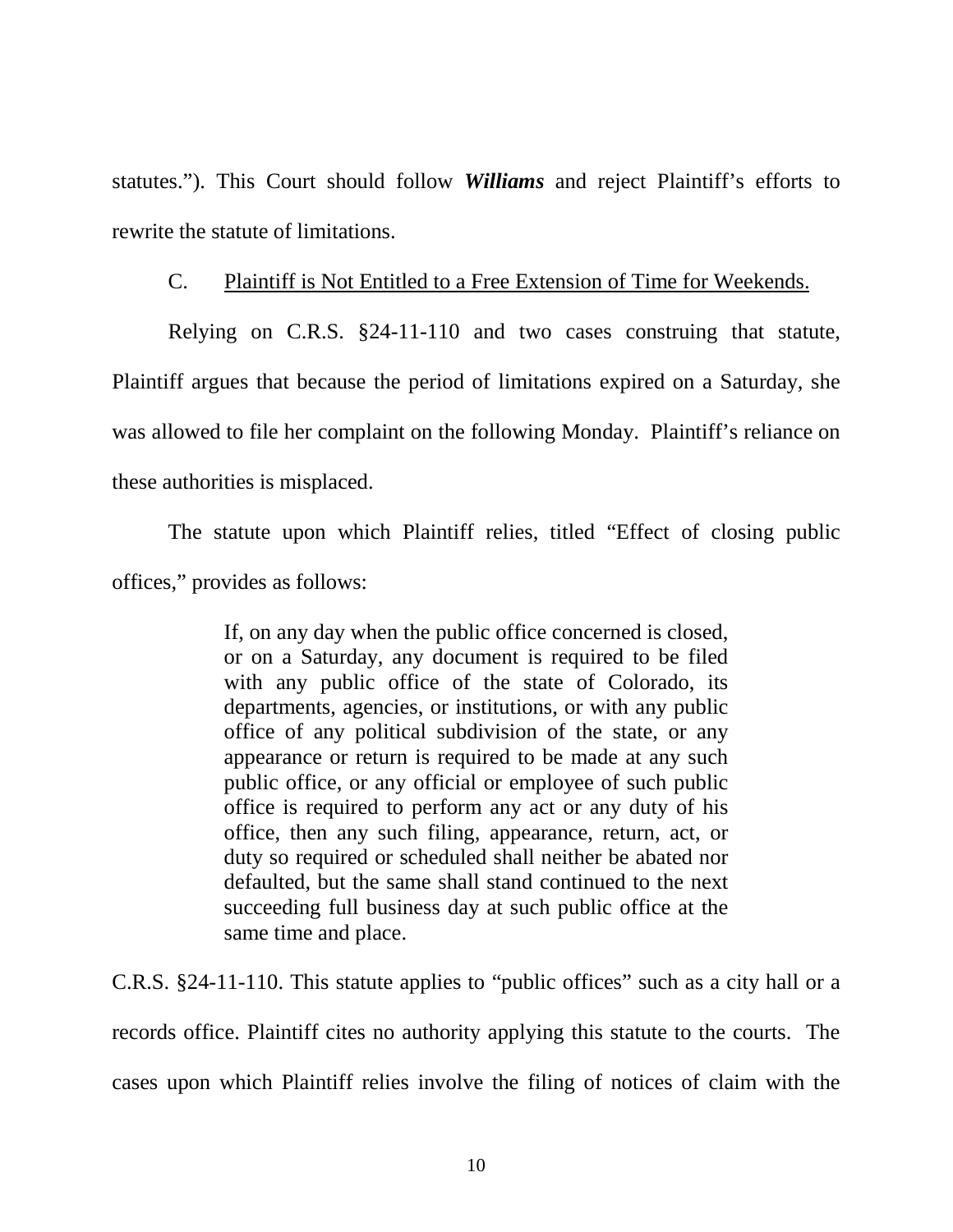appropriate governmental entity under the Colorado Governmental Immunity Act. *Matthews v. City & County of Denver*, 20 P.3d 1227 (Colo. App. 2000) (notice of claim filed with City of Denver); *Austin v. Weld County*, 702 P.2d 293 (Colo. App. 1985) (notice of claim filed with Weld County).

The issue raised here concerns a question of statutory interpretation. The court's primary task when construing a statute is to determine and give effect to the intent of the General Assembly. *Kern v. Gebhardt*, 746 P.2d 1340, 1344 (Colo. 1987). In determining the meaning of a statute, the court may look to familiar principles of statutory construction. *State v. Hartsough*, 790 P.2d 836, 837 (Colo. 1990). Words should be given their ordinary meaning. *People v. District Court*, 713 P.2d 918, 920 (Colo. 1986). A word's commonly accepted meaning should be preferred over a strained or forced interpretation. *See Kern* at 1344. In commonly accepted and ordinary speech, a court is not a "public office."

In addition, a long-accepted convention of statutory interpretation dictates that a term with more than one meaning, or nuance of meaning, appearing in a series should be understood to have a meaning commensurate with or in the general nature of the things with which it has been grouped. *People v. Opana*, 395 P.3d 757, 761 (Colo. 2017). The meaning of an ambiguous statutory term may be ascertained by reference to the meaning of words associated with it — that is,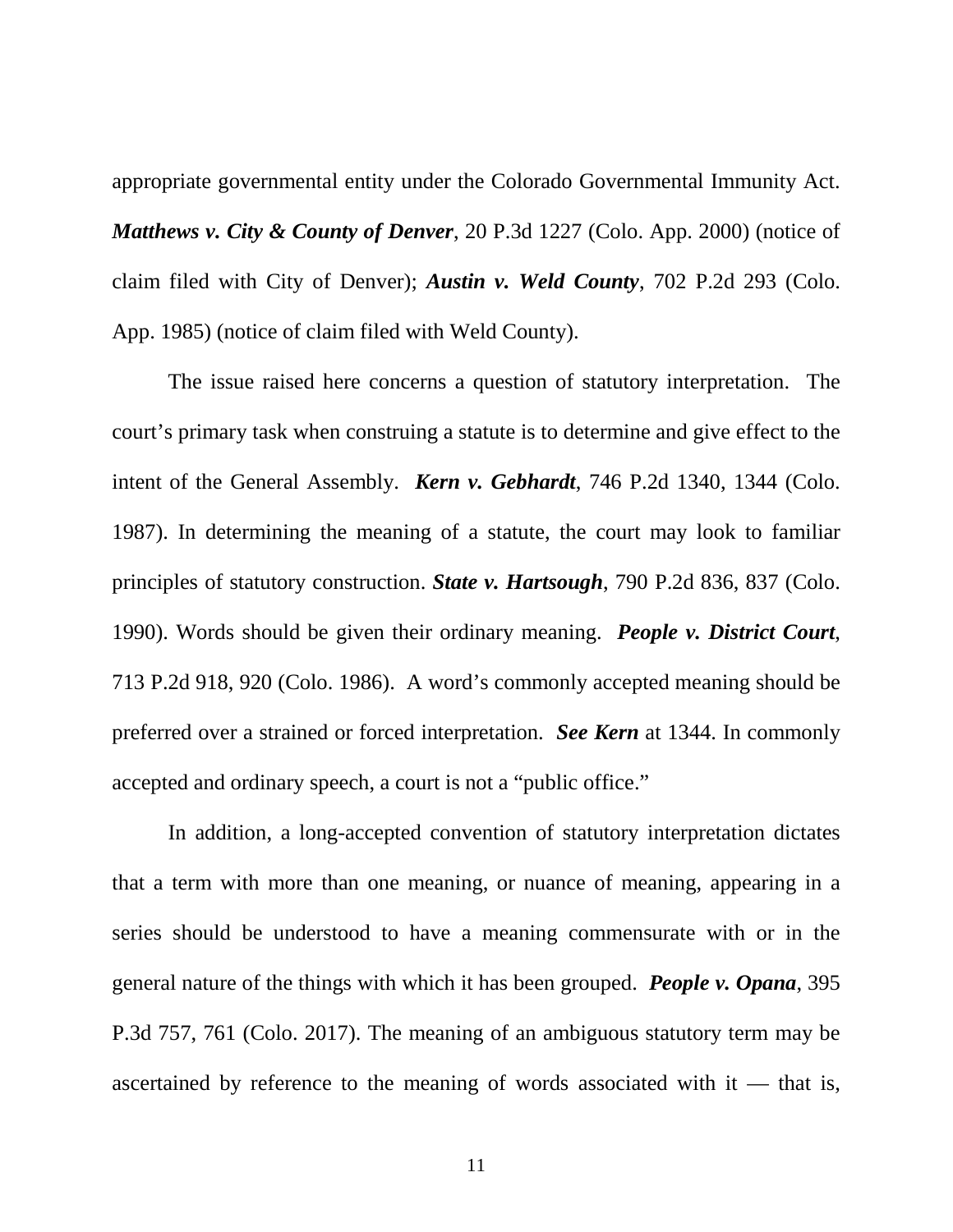context. *Hartsough* at 838; *St. Vrain Valley School District v. A.R.L.*, 325 P.3d 1014, 1019 (Colo. 2014).

The statute at issue here refers to "any public office of the state of Colorado, its departments, agencies, or institutions, or … any public office of any political subdivision of the state." C.R.S. §24-11-110. The terms used all refer to administrative entities. Thus, if there is any ambiguity in the phrase "public office," that ambiguity is resolved when the phrase is considered in relation to the words with which it is used. It is no surprise, then, that this statute has been applied to cities, counties, and administrative entities such as the Public Utilities Commission. *Matthews (City of Denver)*; *Austin (Weld County)*; *Denver Clean-Up Service, Inc. v. Public Utilities Commission*, 483 P.2d 974 (Colo. 1971) (Public Utilities Commission); *Fleming v. Lakewood*, 723 P.2d 166 (Colo. App. 1986) (Lakewood city clerk).

Notably absent from the statute is any reference to courts, courthouses, complaints, pleadings or statutes of limitation. This omission is significant. *See Winter v. People*, 126 P.3d 192, 195 (Colo. 2006) ("Given the relative abundance of lockers and their frequent use for safekeeping valuables, the omission of lockers from the list strikes us as significant."). If the General Assembly had intended this statute to encompass courts, it would have said so. *Id*. ("In particular, if the statute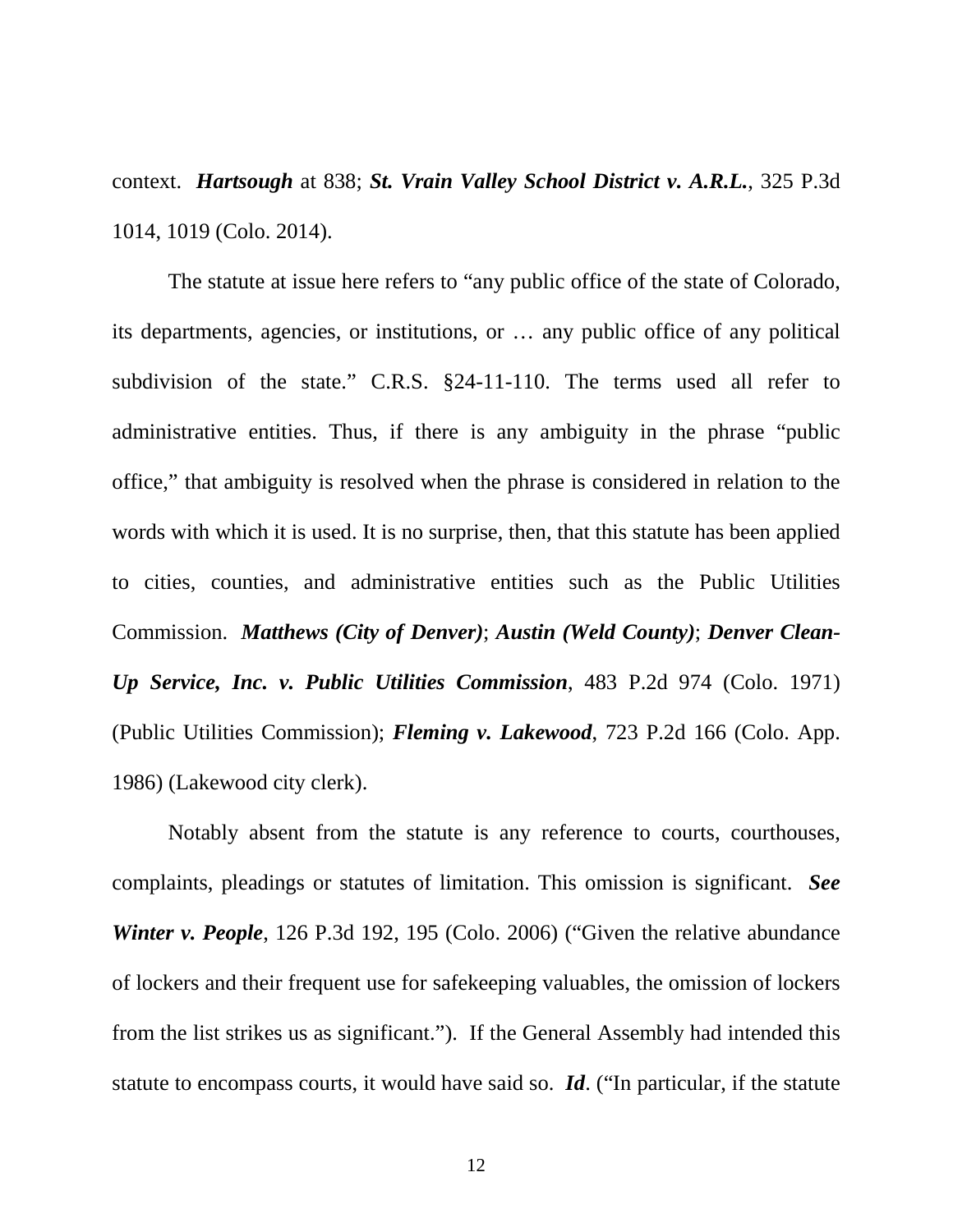were intended to cover all structures designed to hold property, the statute would have been written more broadly to specifically include lockers or similar containers with the mere potential to contain money or valuables by virtue of their design.").

Another reliable guide to legislative intent is the context in which a statutory provision appears. *Stamp v. Vail Corp.*, 172 P.3d 437, 443 (Colo. 2007); *St. Vrain School District* at 1019. Here, the statute in question, C.R.S. §24-11-110, appears in Title 24 of the Colorado Revised Statutes. This title pertains to all matters of state government. If the General Assembly intended this statute to cover matters filed in court, the statute would more logically be contained in Title 13, addressing all matters of "Courts and Court Procedure." Recognizing the "Distribution of Powers" under the Colorado Constitution, it is unlikely that the General Assembly would place a statute pertaining to the courts in the title of the Colorado Revised Statutes pertaining to state government. Colorado Constitution, Article III.

In short, the phrase "public offices" in 24-11-110 refers to public offices maintained by the State of Colorado or political subdivisions of the State, such as cities and counties. It does not refer to courts. And even if this statute did apply to courts, Plaintiff has not shown that the court in question was closed.

Plaintiff's argument is premised on the assertion that Denver District Court was closed on Saturday July 13, 2019. (CF 41-42; Opening Brief at 8-9) But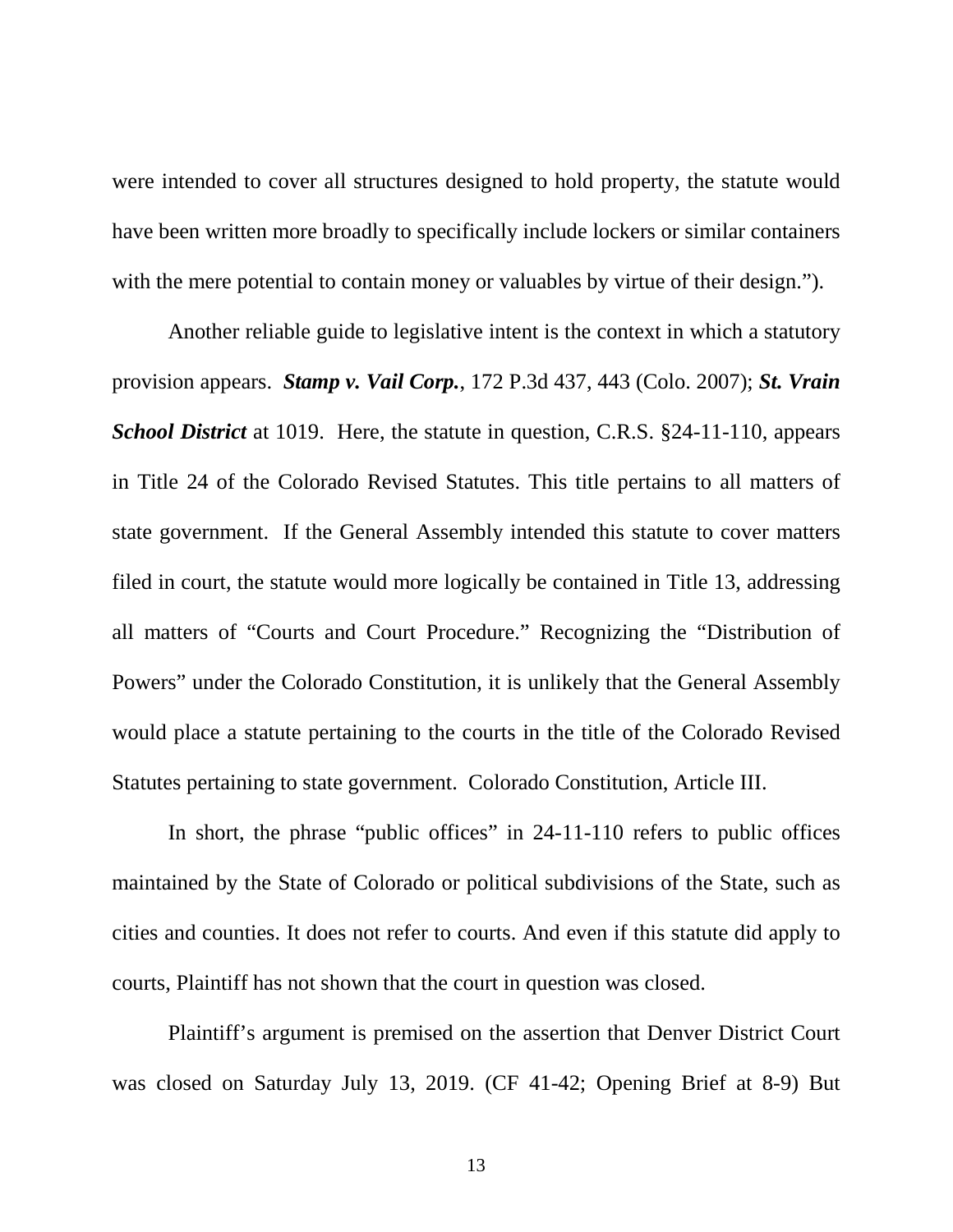Plaintiff submitted nothing to establish that Denver District Court was closed on July 13, 2019, or that it is closed on any other Saturday. C.R.C.P. 77(a) provides just the opposite: "Courts shall be deemed always open for the purpose of filing any pleading or other proper paper." Further, in light of C.R.S. §13-1-118 it does not appear that Denver District Court would be closed on Saturdays as a matter of law. To the contrary, this statute provides that courts are closed on *Sundays* but does not mention *Saturdays*. Again, this omission is significant. *Winters* at 195.

### D. Plaintiff Could Have Filed Her Complaint on July 13, 2019.

Even if Denver District Court was closed to the public on July 13, 2019, because that day was a Saturday, Plaintiff could have filed her complaint nonetheless, because the complaint could have been filed electronically. C.R.C.P. 121, §1-26. A civil action is commenced by filing a complaint with the court. C.R.C.P. 3(a). A complaint may be E-filed through the court's electronic filing system. C.R.C.P. 121, § 1-26.4; *Maslak v. Town of Vail*, 345 P.3d 972 (Colo. App. 2015). Moreover, a document transmitted to the court's E-filing system by 11:59pm "shall be deemed to have been filed with the clerk of the court on that date." C.R.C.P. 121, § 1-26.5. Plaintiff thus could have filed her complaint up until 11:59 p.m. on July 13, 2019, even if Denver District Court was closed to the public that day.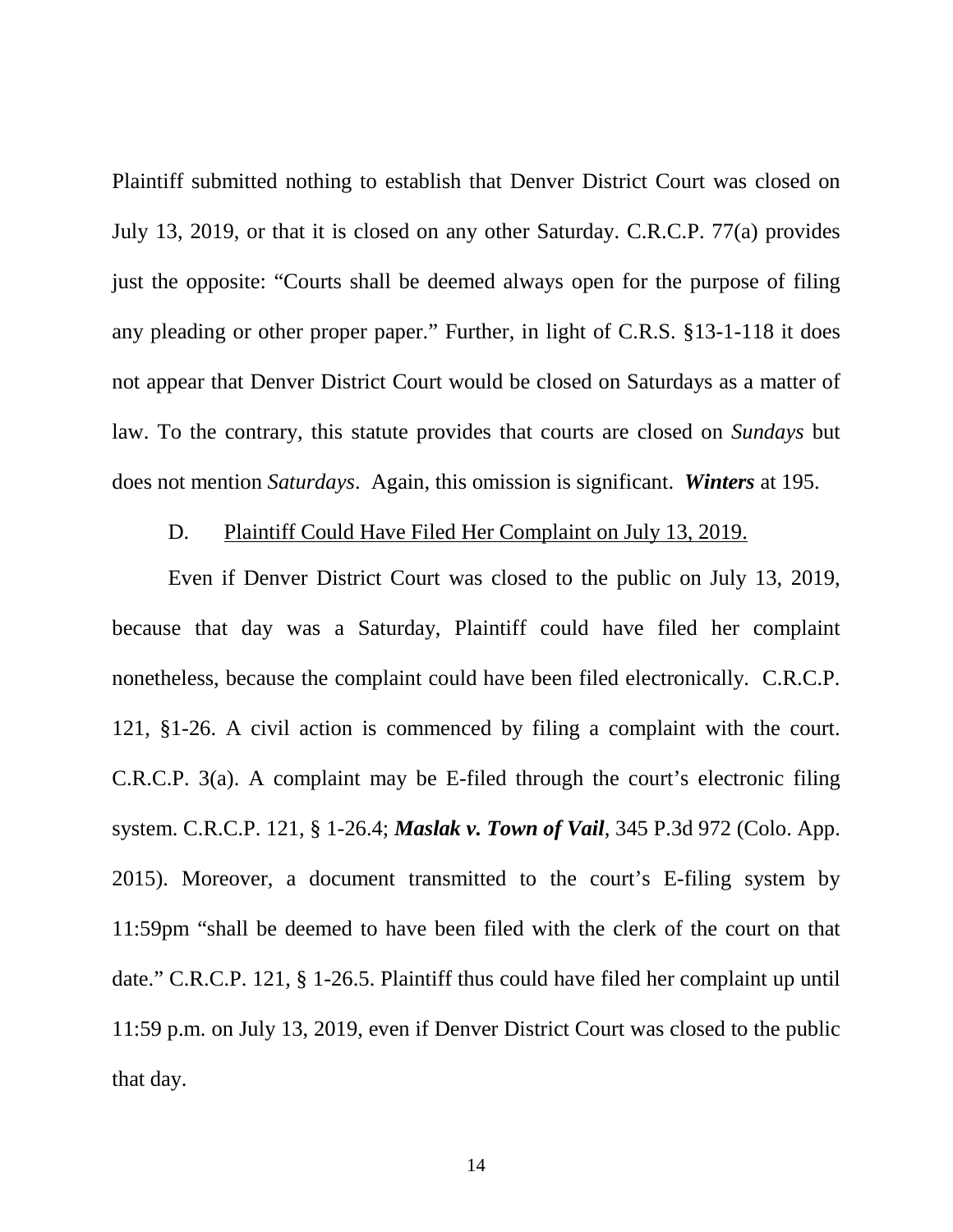Colorado's courts have accepted electronic filing since 2000. *See* 31 COLORADO LAWYER 41 (April 2002) "Electronic Filing's First Year in Colorado." Electronic filing has been mandatory in Denver District Court since either 2006 or 2010. *See* 35 COLORADO LAWYER 21 (May 2006) "2006 Amendments to the Civil Rules: Modernization, New Math and Polishing" ("Presently, the E-Filing/E-Service system has been mandated in a number of districts, including all the Denver metropolitan districts"); Colorado Judicial Branch, official website, "Mandatory E-Filing Courts" (listing Denver District Court as requiring E-filing for "All civil cases effective January 2, 2010").

The Rules of Civil Procedure provide that Colorado's courts are never deemed closed for purposes of filing pleadings; the judicial holiday statute speaks only of Sundays and legal holidays, not Saturdays. C.R.C.P. 77(a); C.R.S. §13-1- 118. Denver District Court was therefore not closed on July 13, 2019 for purposes of filing a complaint. In light of electronic filing, there is no need to strain the language of §24-11-110 and apply to the courts this statute concerning public offices. Moreover, when Plaintiff filed her complaint on July 15, 2019, she filed it *electronically* at 5:12pm. (CF 1)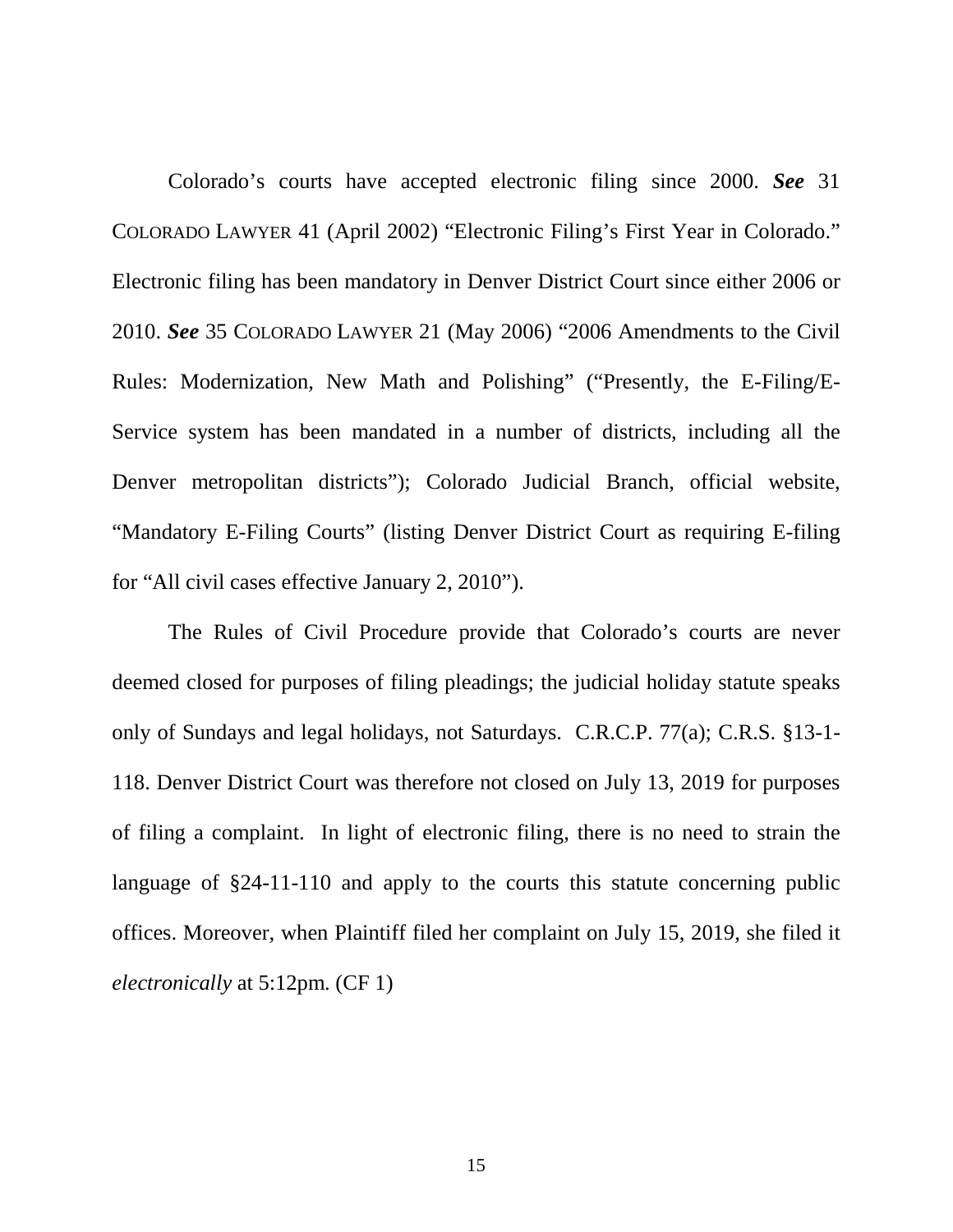## II. THIS COURT LACKS JURISDICTION TO CONSIDER THE OCTOBER ORDER BECAUSE PLAINTIFF DID NOT FILE HER NOTICE OF APPEAL ON TIME.

**Standard of Review**: There is no underlying order to review. Nonetheless, the interpretation of court rules is reviewed *de novo*. *Maslak* at 975.

**Raised and Ruled On**: This matter was not raised below because it concerns the Court of Appeals' jurisdiction.

#### A. Plaintiff Did Not File Her Notice of Appeal on Time.

In civil actions, a notice of appeal must be filed within 49 days of the "judgment, decree or order from which the party appeals." C.A.R.  $4(a)$ . The timely filing of a notice of appeal is mandatory and jurisdictional. *Chapman v. Miller*, 476 P.2d 763 (Colo. App. 1970); *Councelman v. Ray*, 538 P.2d 1343 (Colo. App. 1975). Here, the trial court entered its order dismissing the complaint on October 29, 2019. (CF 53-55) Plaintiff did not file her notice of appeal until February 3, 2020 – well beyond the 49 days she was allowed. (CF 72-77) This Court therefore lacks jurisdiction to consider the October Order.

### B. The October Order Is a Final Judgment.

A final judgment ends the action, "leaving nothing further for the court . . . to do . . . to completely determine the rights of the parties." *Reyher v. State Farm*, 280 P.3d 64, 68 (Colo. App. 2012); *Pham v. State Farm*, 70 P.3d 567, 571 (Colo.

16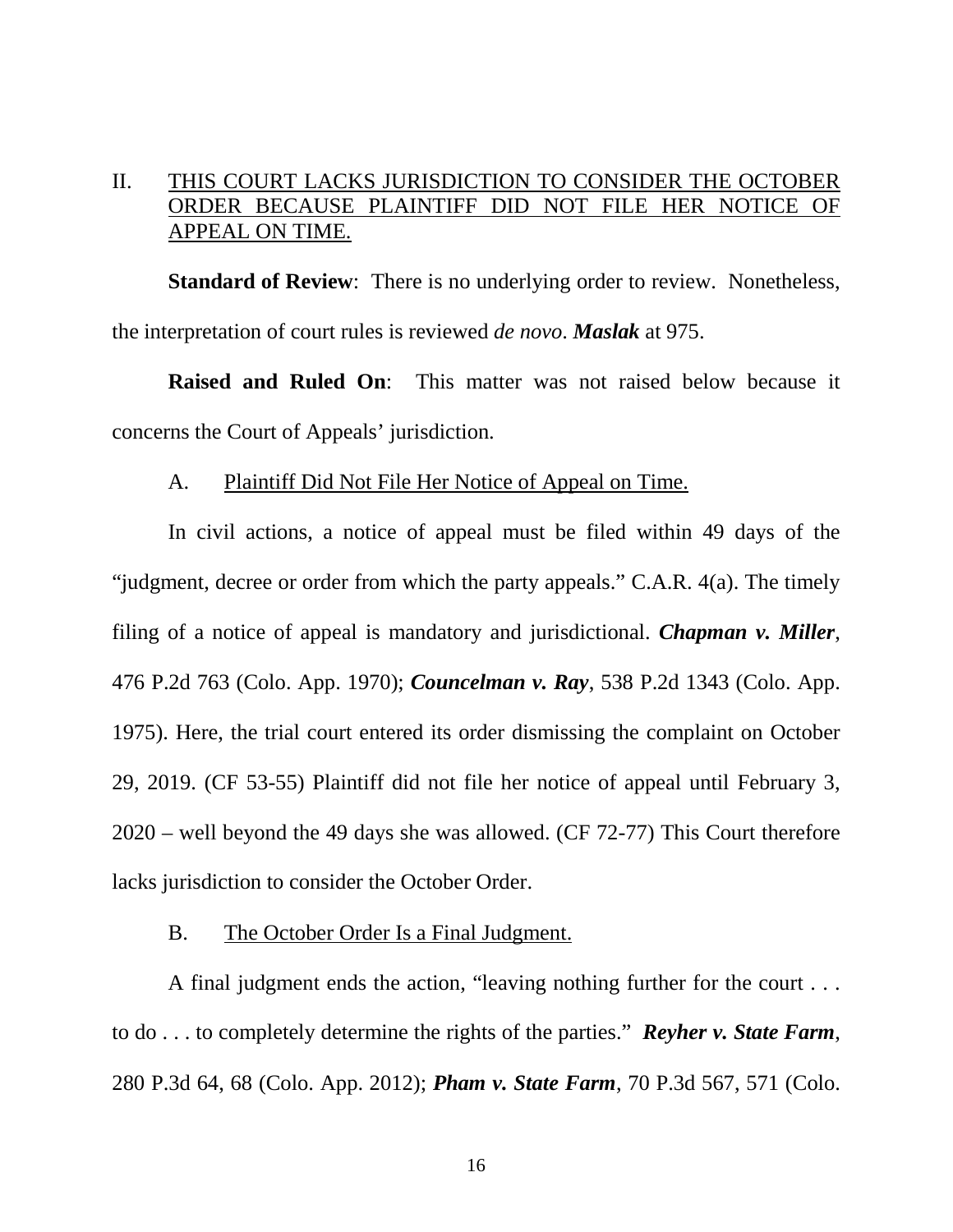App. 2003). Similarly, an *order* is a final judgment if it ends the action and leaves nothing further for the court to do to completely determine the rights of the parties. *Scott v. Scott*, 136 P.3d 892, 896 (Colo. 2006). In determining whether an order is final, the court should look to the legal effect of the order rather than its form or title. *Luster v. Brinkman*, 250 P.3d 664, 666 (Colo. App. 2010); *Cyr v. District Court*, 685 P.2d 769, 770 (Colo. 1984).

"An order of dismissal is considered a final judgment for purposes of taking an appeal if it finally disposes of the particular action and prevents further proceedings as effectively as would any formal judgment." *Levine v. Empire Savings and Loan Association*, 557 P.2d 386, 387 (Colo. 1976); *Luster* at 666. The "fundamental question to be asked is whether the action of the court constitutes a final determination of the rights of the parties in the action." *Cyr* at 770. Here, the order of October 29, 2019 dismissed the complaint and left nothing further for the court to do, other than determining the attorney fees incurred by Defendants in defending this case. It therefore constitutes a final judgment from which an appeal would lie.

Further, the fact that the October Order does not expressly state whether the complaint is dismissed with prejudice does not affect its finality. Although the dismissal of a complaint without prejudice is generally not a final, appealable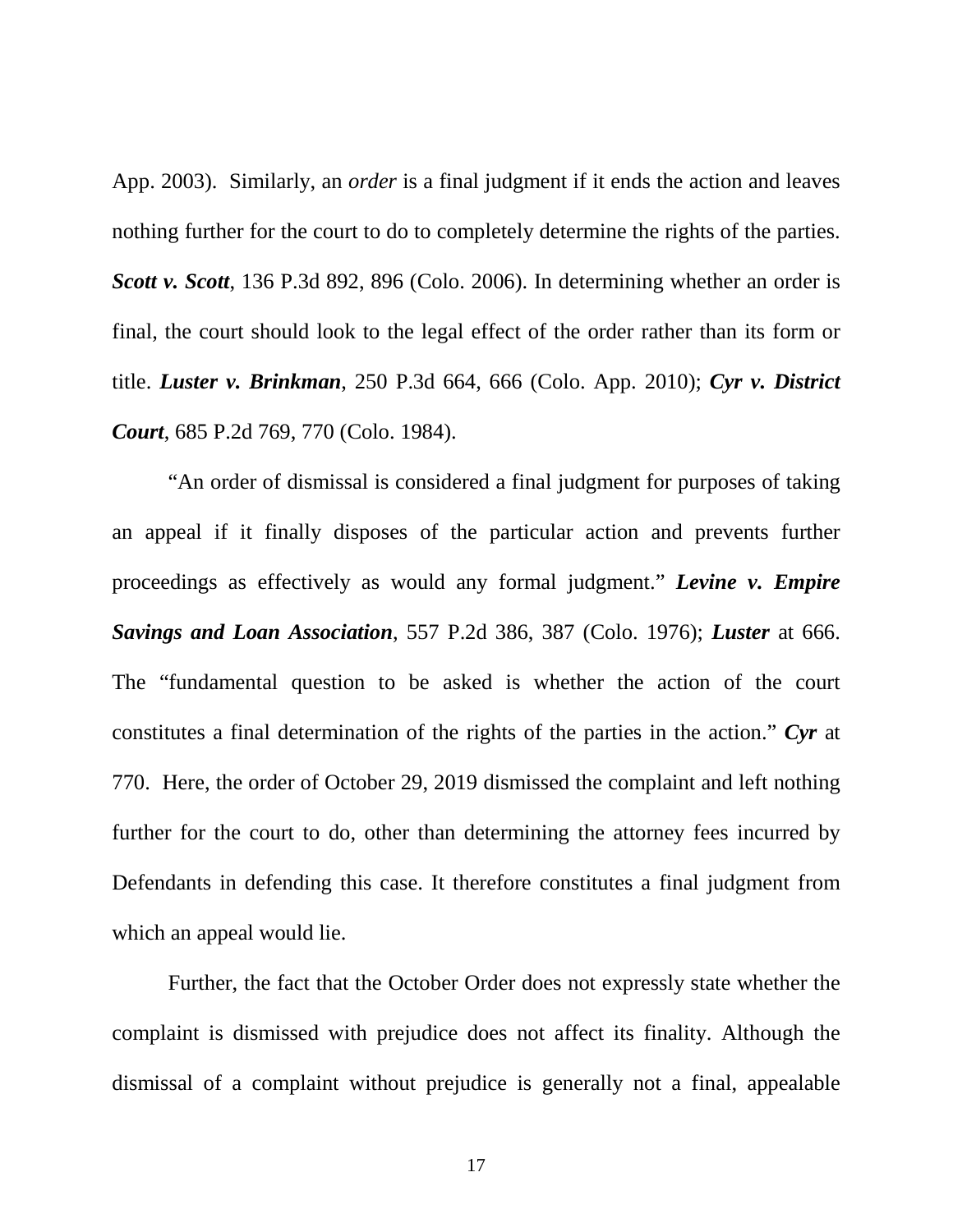order, if the circumstances of the case reveal that the action cannot be saved by amending the complaint, the dismissal is a final, appealable order. *Wilbourn v. Hagan*, 716 P.2d 485 (Colo. App. 1986); *Carter v. Small Business Administration*, 573 P.2d 564, 566 (Colo. App. 1977). The most common situation in which a complaint cannot be saved occurs when further proceedings would be barred by the statute of limitations. *Dia Brewing Co. v. MCE-DIA, LLC*, 2020 COA 21 at ¶14; *see also B.C. Investment Co. v. Throm*, 650 P.2d 1333, 1334 (Colo. App. 1982); *Harris v. RTD*, 155 P.3d 583, 585 (Colo. App. 2006).

Here, the complaint was dismissed as barred by the statute of limitations. In the circumstances of this case, the complaint could not be salvaged by amendment. That is probably why both the court and Plaintiff referred to the October Order as dismissing the complaint with prejudice. CF 71, 74-75.

### C. The Question of Attorney Fees Does Not Salvage Plaintiff's Appeal.

A decision on the merits is a final judgment for appeal purposes despite any outstanding issue of attorney fees. *Baldwin v. Bright Mortgage Co.*, 757 P.2d 1072, 1074 (Colo. 1988). A pending motion for attorney fees does not affect the finality of the judgment when the attorney fees are sought pursuant to a fee-shifting provision in a statute, whereby the defendant is awarded his fees incurred in defending the action, rather than as a component of damages in the action.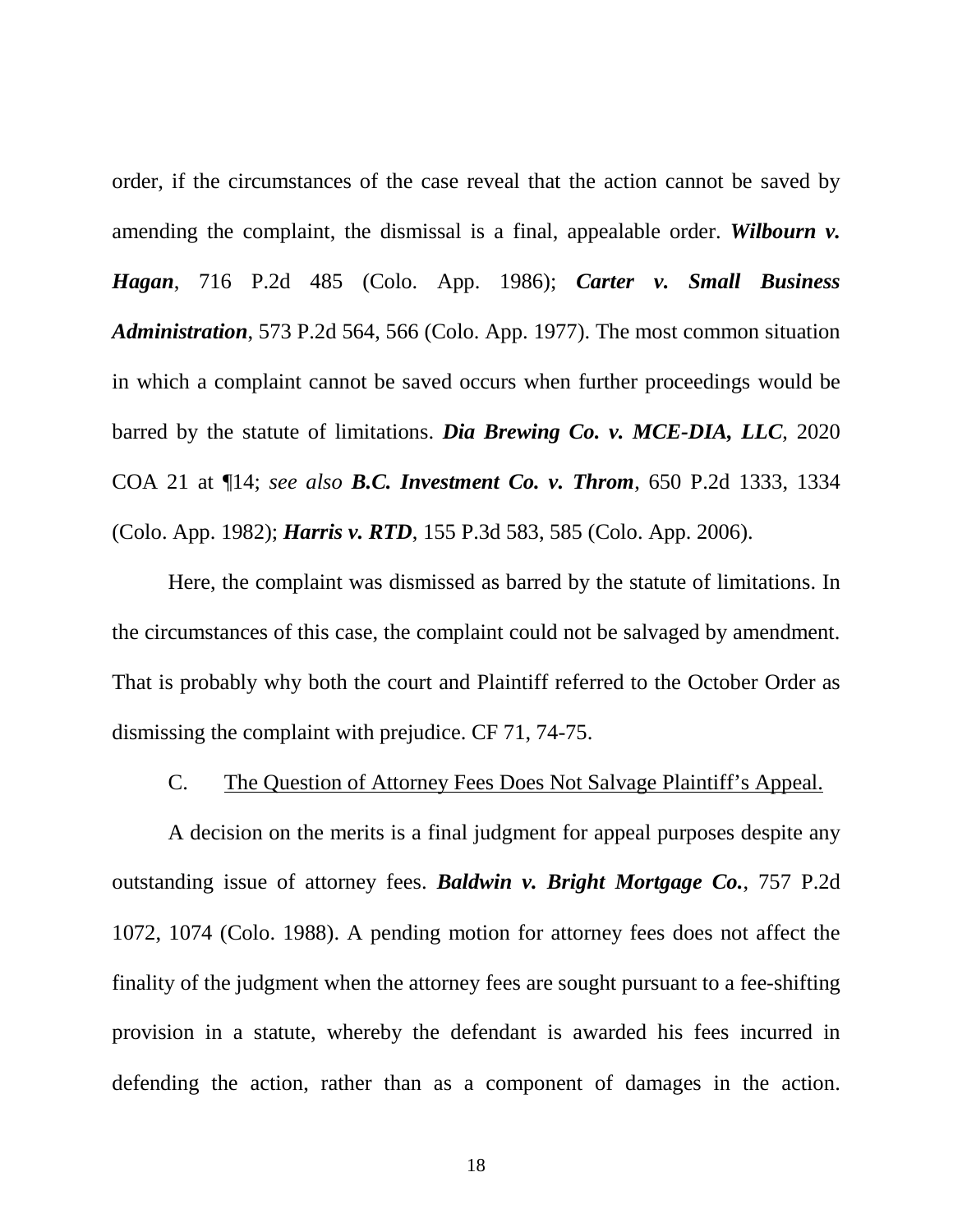*Goodwin v. Homeland Century Ins. Co.*, 172 P.3d 938, 944 (Colo. App. 2007); *Roa v. Miller*, 784 P.2d 826, 829 (Colo. App. 1989).

Here, Defendants sought an award of fees under C.R.S. §13-17-201 for time spent defending this action. (CF 32, 6-61) Therefore, the October Order "was a final, appealable judgment, even though the issue of attorney fees remained unresolved." *Kennedy v. King Soopers, Inc.*, 148 P.3d 385, 387 (Colo. App. 2006); *see also Goodwin* at 944; *Roa* at 829-830.

D. Jurisdiction Over the October Order Cannot Be Salvaged by the Doctrines of Excusable Neglect or Unique Circumstances.

Plaintiff may argue that her appeal should be considered timely because, when entering its order dismissing the complaint, the trial court said: "The time for filing [a] post-judgment motion and/or notice of appeal shall not run until I enter a final order including fees." (CF 55) If made, this argument should be rejected as unavailing.

A court cannot convert what is not a judgment into a judgment. *Aurora v. Powell*, 383 P.2d 798 (Colo. 1963); *McNight v. Ballif*, 100 P. 433 (Colo. 1909). By the same token, a court cannot convert a final judgment into a non-final judgment. *Dill v. County Court*, 541 P.2d 1272, 1273 (Colo. App. 1975) ("Compliance with the rules of court is prerequisite to appellate jurisdiction, and actions taken to avoid application of those rules, whether by the parties or by the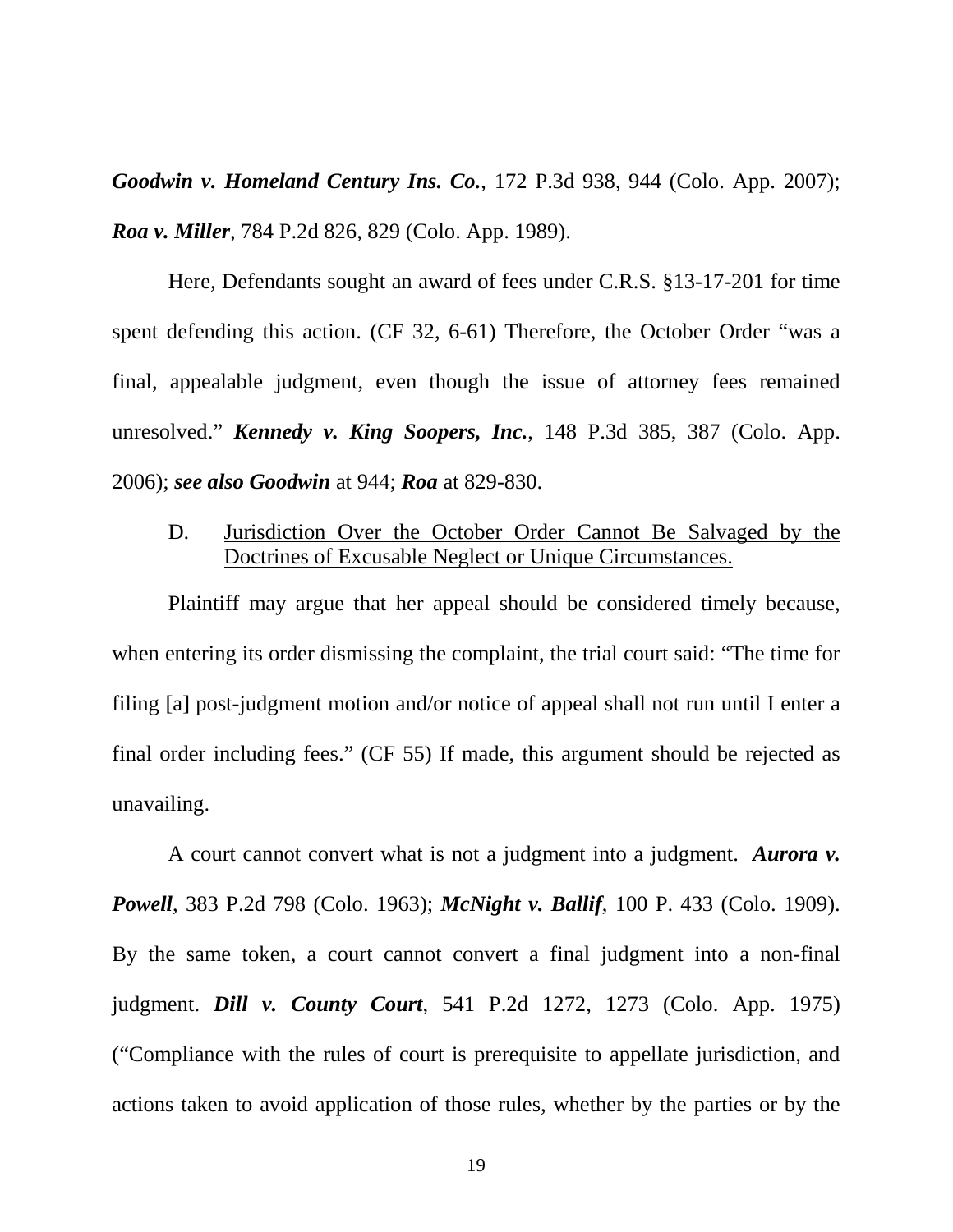trial court, cannot operate to confer jurisdiction."). The trial court here, therefore, could not convert its order dismissing the complaint into a non-final judgment.

Nor may this Court enlarge the time for filing Plaintiff's notice of appeal beyond that allowed by Rule 4(a). C.A.R. 26(b). Under that Rule:

> Upon a showing of excusable neglect, the appellate court may extend the time for filing the notice of appeal by a party for a period not to exceed 35 days from the expiration of the time otherwise prescribed by this section (a). Such an extension may be granted before or after the time otherwise prescribed by this section (a) has expired; but if a request for an extension is made after such time has expired, it shall be made by motion with such notice as the court shall deem appropriate.

C.A.R. 4(a) last paragraph.

The trial court's comment about not needing to appeal until the matter of attorney fees was resolved could support at most a motion for extension of time grounded on excusable neglect. Plaintiff, however, filed no motion for extension of time to file the notice of appeal and has never argued excusable neglect. And even if Plaintiff had filed such a motion, it would have extended her time to appeal only to January 21, 2020. Plaintiff's notice of appeal would still not have been filed in time to give this Court jurisdiction over the October Order.

Nor can the doctrine of unique circumstances salvage this appeal. This case does not involve a fundamental interest such as the parent-child relationship, and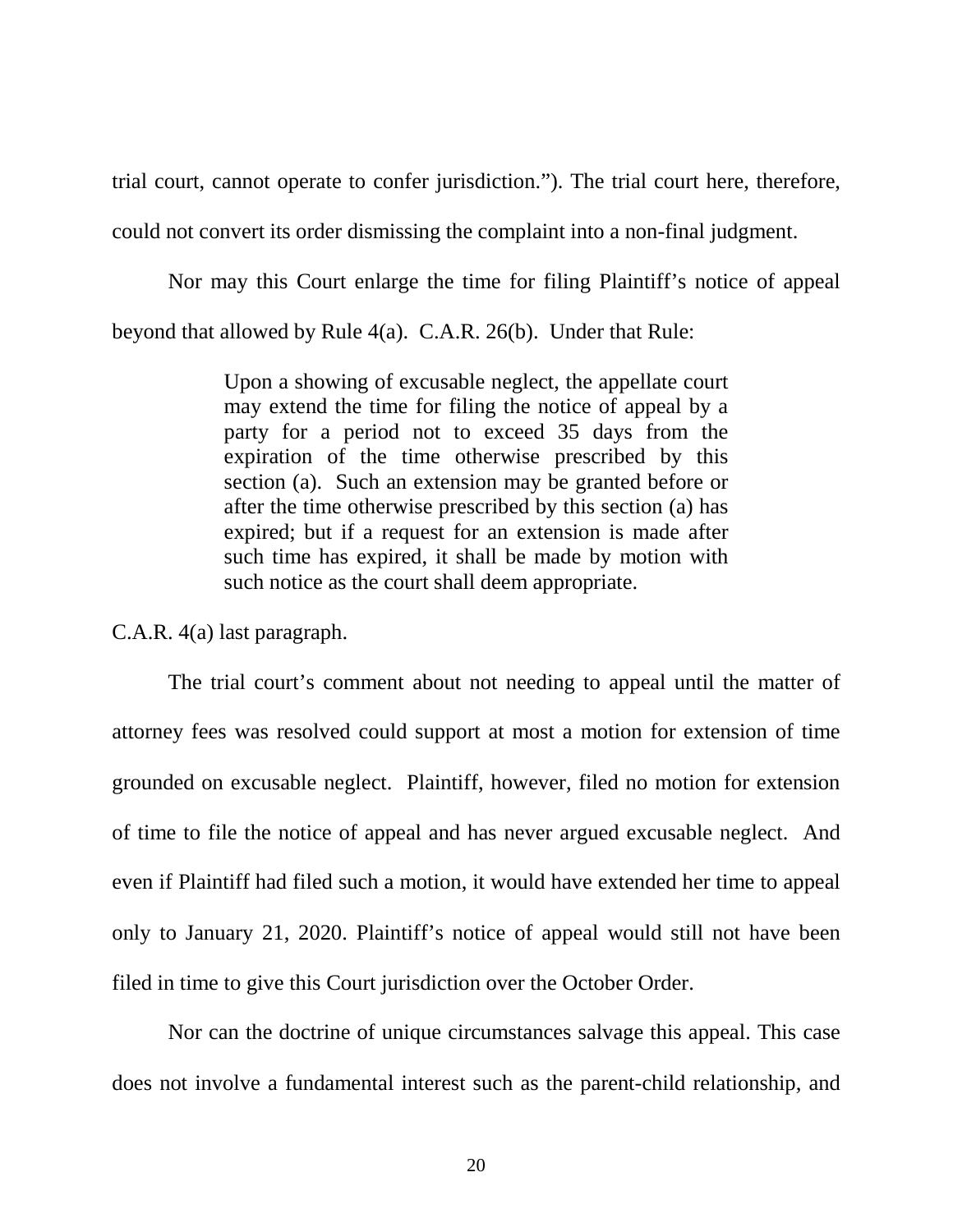even the doctrine of unique circumstances cannot enlarge the time to appeal beyond the 35-day grace period allowed by C.A.R. 4(a). *Heotis v. Department of Education*, 375 P.3d 1232, 1236-1238 (Colo. App. 2016); *Canton Oil Corp. District Court*, 731 P.2d 687, 693 (Colo. 1987).

### E. The December Order Should Be Affirmed.

Although this Court has jurisdiction to consider the December Order regarding fees and costs, Plaintiff has raised no issue concerning that order. In the trial court, Plaintiff did not respond to Defendants' motion for attorney fees. (*See* CF 68) Nor does Plaintiff challenge the December Order in her Opening Brief. Therefore, the court's award of attorney fees and costs to Defendants should be affirmed.

### III. DEFENDANTS ARE ENTITLED TO THEIR ATTORNEY FEES INCURRED IN THIS APPEAL.

When attorney fees are awarded to a defendant in the trial court under C.R.S. §13-17-201, and the plaintiff appeals, the defendant is entitled to an award of fees for the time spent defending the appeal. *Williams* at 1079; *Kennedy* at 390- 391. Defendants are therefore entitled to an award of attorney fees for the time spent defending this appeal.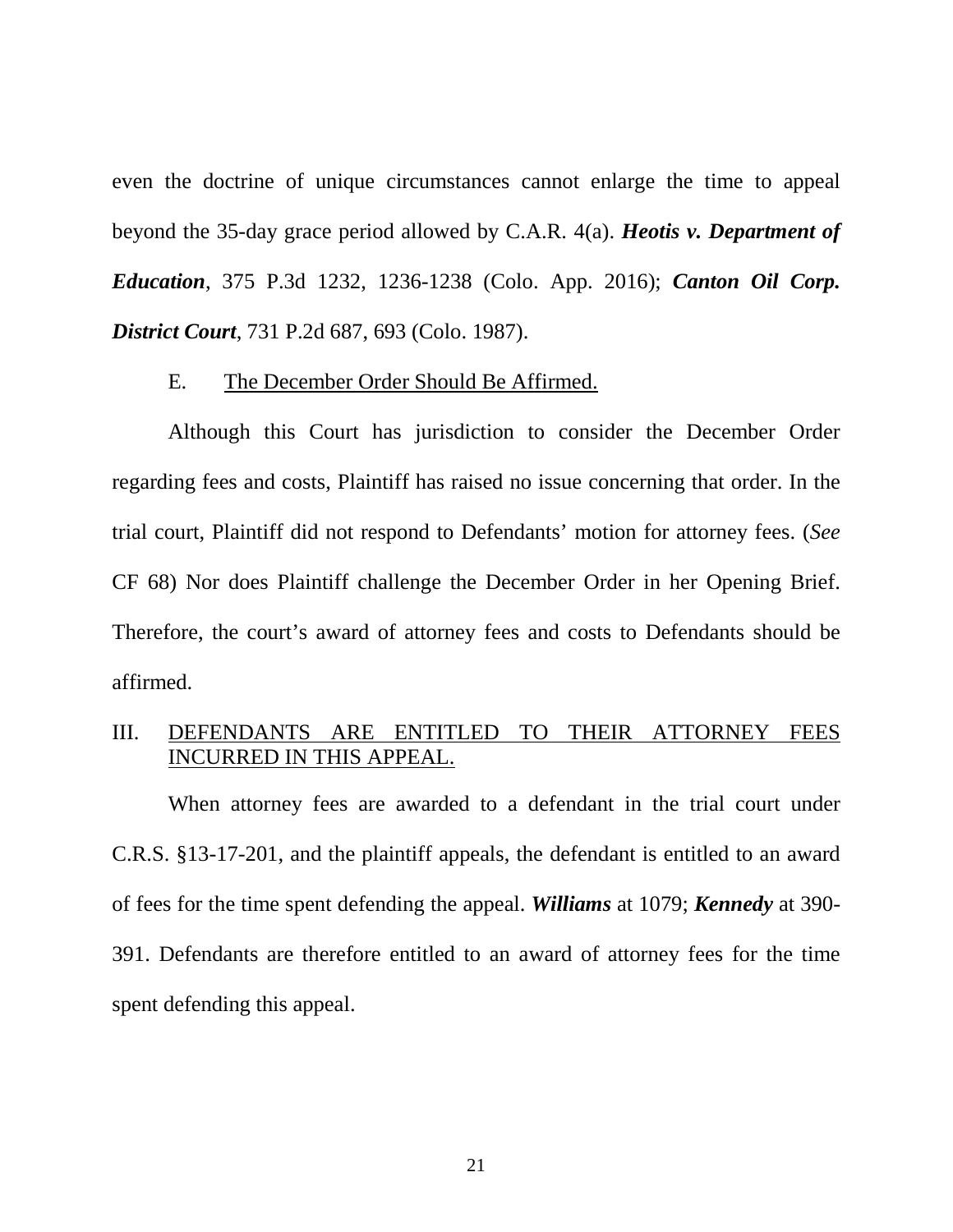### **CONCLUSION**

"This is a case in which nearly everything has been done too late." *Dill* at 1273. For the reasons explained above, this Court should either dismiss Plaintiff's appeal from the October Order for lack of jurisdiction or affirm the October Order on the ground that Plaintiff failed to file her complaint within the time allowed by the statute of limitations. In either event, the Court should remand this case to Denver District Court for a determination of the amount attorney fees to be awarded Defendants for time spent defending this appeal.

Respectfully submitted this  $17<sup>th</sup>$  day of June, 2020.

HALL & EVANS, L.L.C.

*s/ Malcolm S. Mead* Clinton L. Coberly, #38903 Cash K. Parker, # 40158 Malcolm S. Mead, #11684 *ATTORNEYS FOR DEFENDANTS-APPELLEES ISS FACILITY SERVICES, INC and CITY AND COUNTY OF DENVER*